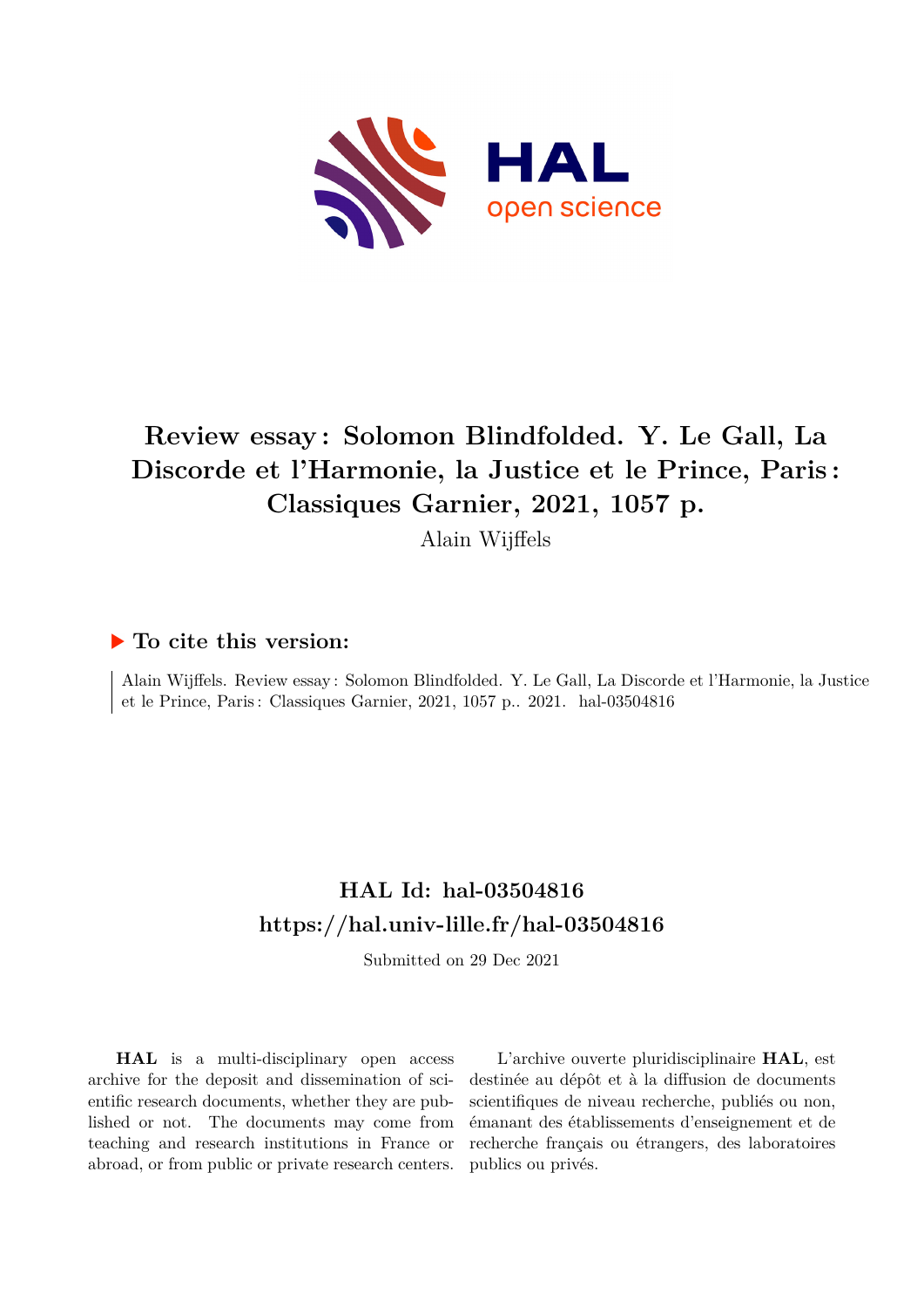#### Review essay : **Solomon Blindfolded**

#### Abstract & keywords

Yvon Le Gall's collected studies on the concept and representation of kingship in France, from the Middle Ages until modern times, investigate key moments in the history of criminal justice, and in the ascent and ebbing away of the king's figure at the heart of sovereignty and public governance in French political history. The studies are based on a wide range of documents and works of art, linking central themes of legal and constitutional history to cultural history.

Kingship – political theory – good governance – law and literature – legal-historical iconography – Hendrick Goltzius

Y. Le Gall, *La Discorde et l'Harmonie, la Justice et le Prince*, Paris : Classiques Garnier, 2021, 1057 p.

#### **Solomon : a wise king ?**

"They feared the king: for they saw that the wisdom of God was in him, to do judgment" (I Kings 3:28). Thus ends the chapter narrating the young Solomon's humble request to God. The request is readily granted, and the immediately ensuing story of the litigation between two prostitutes over a new-born child appears to confirm Solomon's newly acquired divine power of judgement. The final words of the chapter hail the new king's authority combining divine legitimacy and judicial power. As in other parts of the Old Testament, that legitimacy of government entails that his people fear him. Solomon's wisdom would become a recurrent theme in Western political thought and propaganda, and also in Western art. In political discourses, he figured as a model ruler; in art, his judgement became a conventional exemplum among several drawn from ancient Biblical and classical history<sup>1</sup>.

During the later 1570s, Hendrick Goltzius used the scene of the trial as a counter-example<sup>2</sup>. A ruler sitting on a raised chair under a canopy faces two women. One, standing, displaying an elaborate hairdo, an elegant dress and bejewelled, is stretching her arms and crosses ostentatiously both forefingers. The other woman is on her kneels and folds her hands in prayer or supplication towards the ruler: in contrast, her dress is in rags, a cap modestly covers her hair. Two new-born babies, both naked, are also part of the scene: one, a lifeless exhibit, lies on the lower step of the ruler's throne. The other (his head surrounded by a halo)

<sup>&</sup>lt;sup>1</sup> *Exempla* in the context of the administration of justice in the Low Countries during the transition of the Middle Ages to early modern times was a central theme in the 2016-2017 exhibition at Bruges, see the catalogue S. Huygebaert, G. Martyn, V. Paumen, T. Van Poucke (eds.), *The Art of Law, Three Centuries of Justice Depicted,*  Tielt 2016; and the proceedings of the conference held on the occasion of the exhibition: S. Huygebaert, G. Martyn, V. Paumen, E. Bousmar, X. Rousseaux (eds.), *The Art of Law, Artistic Representations and Iconography of Law and Justice in Context, from the Middle Ages to the First World War*, Cham 2018.

<sup>2</sup> *The New Hollstein, Dutch and Flemish Etchings, Engravings and Woodcuts 1450-1700*, *Hendrick Goltzius,* 5 vols., compiled by M. Leesberg, edited by H. Leeflang: vol. 1, p. 146-147, No. 74, Allegory of the True and the False Church, dated c. 1577.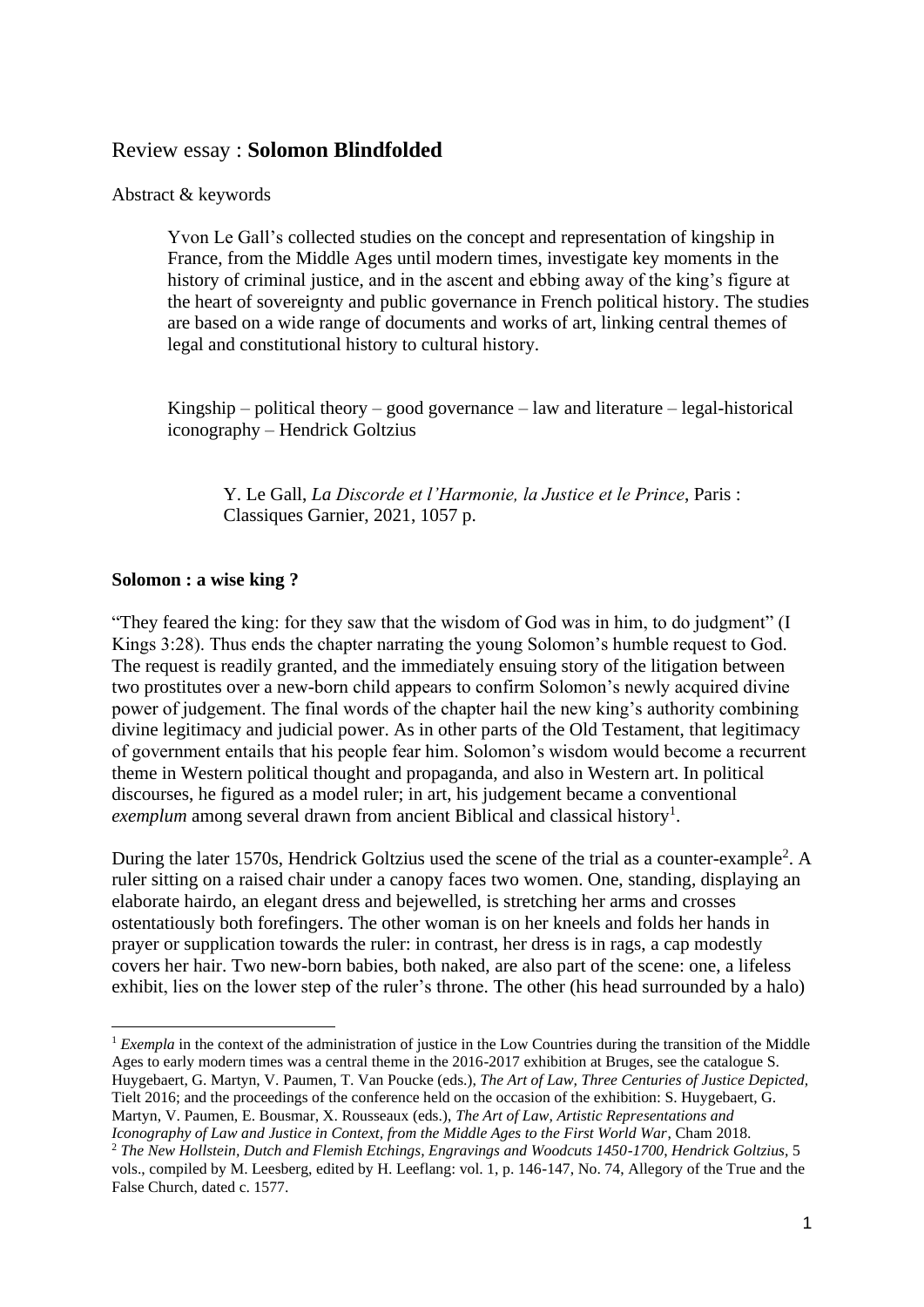is held upside down by a bearded man with a helmet. His left hand grips the child's right ankle, and with a large sword in his right hand, he has just started cutting in the flesh of the child's back. The ruler is flanked on each side by two councillors, all four wearing long robes or gowns and wearing square caps. Through two open arched windows in the background, scenes of mass executions can be seen: on the left, people (whose heads are surrounded by halos) are burned, hanged and beheaded; on the right, others are being thrown in a river, attached to a trunk or in a bag. Other striking features (apart from those that will be mentioned alongside the identification of the characters) are an owl sitting under the canopy's dark shade on top of the ruler's chair, and the image of a wolf attacking a lamb in the carpet covering the upper steps leading to the throne.

It was not unusual that (in particular, allegorical) representations also included explanatory texts. In this case, they are of two kinds. Some provide an (abstract or specific) identification of the characters. The other texts are clustered in the bottom right corner of the picture and one appears under the picture. These are all quotations from the Bible, in Latin.

The councillors are identified as "Dr. Noose", "Dr Sword" (on the ruler's right side), "Dr. Water" and "Dr. Fire" (on the ruler's left). They correspond to the four forms of capital execution which take place in the background. Each of the four doctors also carries the tools of the trade used by the henchmen for the respective punishments they stand for. The lifeless baby has the name Barrabas next to him, the other, who is being slit, "Christus in membris suis". The elegant, if immodest, lady is identified as "Falsa Ecclesia", the woman on her knees as "Vera Ecclesia". No explanatory text accompanies the man wedging the sword. The ruler who wears an oriental-looking turban and holds in his right hand a ceremonial rod or sceptre resting on his right shoulder, and whose outstretched left hand is directed towards the infant Christ being dismembered and the false Church, is identified as "Crudelis princeps".

The Biblical quotations are all in Latin. The one under the image refers to Exodus  $1:16<sup>3</sup>$ . Those in the bottom right corner of the picture are: John  $16:2^4$ ; Proverbs  $14:28^5$ ; Proverbs 29:12<sup>6</sup>; Exodus 1:10*inc.*<sup>7</sup> The Old Testament quotes refer to wicked and dishonourable rulers, and the importance for a good king to prevent the numbers of his people dwindling. The reference to John's Gospel refers to the persecution of the followers of the Christ because of their faith.

The inspiration of Solomon's judgement is obvious, but the message of this picture operates an inversion, as the wise judgement is here transmogrified into a cruel sentence. In contrast to the original Biblical story, the decision of having the child cut in two is not the clever ploy used by Solomon, it is the final sentence, for the sword is already cutting deep into the child's flesh. The references to Christ, and to the true and to the false Church, point out that the

<sup>3</sup> "Quando obstetricabitis hebreus [*lege:* Hebraeas] et partus tempus advenerit, si masculus fierit, interficite illum si foemina reservate, Exo. 1.16.", the king of Egypt's command to the Hebrew midwives, which ran against the design of Israel's God.

<sup>4</sup> "Sed venit hora ut omnis qui interficit vos, arbitretur obsequium se prestare Deo, Ioan. 16.2.", Christ warning his disciples that they will be killed because of their faith.

<sup>&</sup>lt;sup>5</sup> "In mult[it]udine populi Dignitas regis: et In paucitate plebis Ignominia principis, Pro. 14.28", demographic success as an indicator of the true king's honour, failure of a ruler's humiliation.

<sup>6</sup> "Princeps qui lobenter [*lege:* libenter] audit verba mendacii omnes ministros habet impios, Pro. 29.12", which extends the censure to the councillors and the henchman.

<sup>&</sup>lt;sup>7</sup> "Venite sapienter opprimamus eum, ne forte multiplicetur, Exo. 1:10", again the king of Egypt, this time warning his people against being overpowered by the numbers and might of the Hebrews.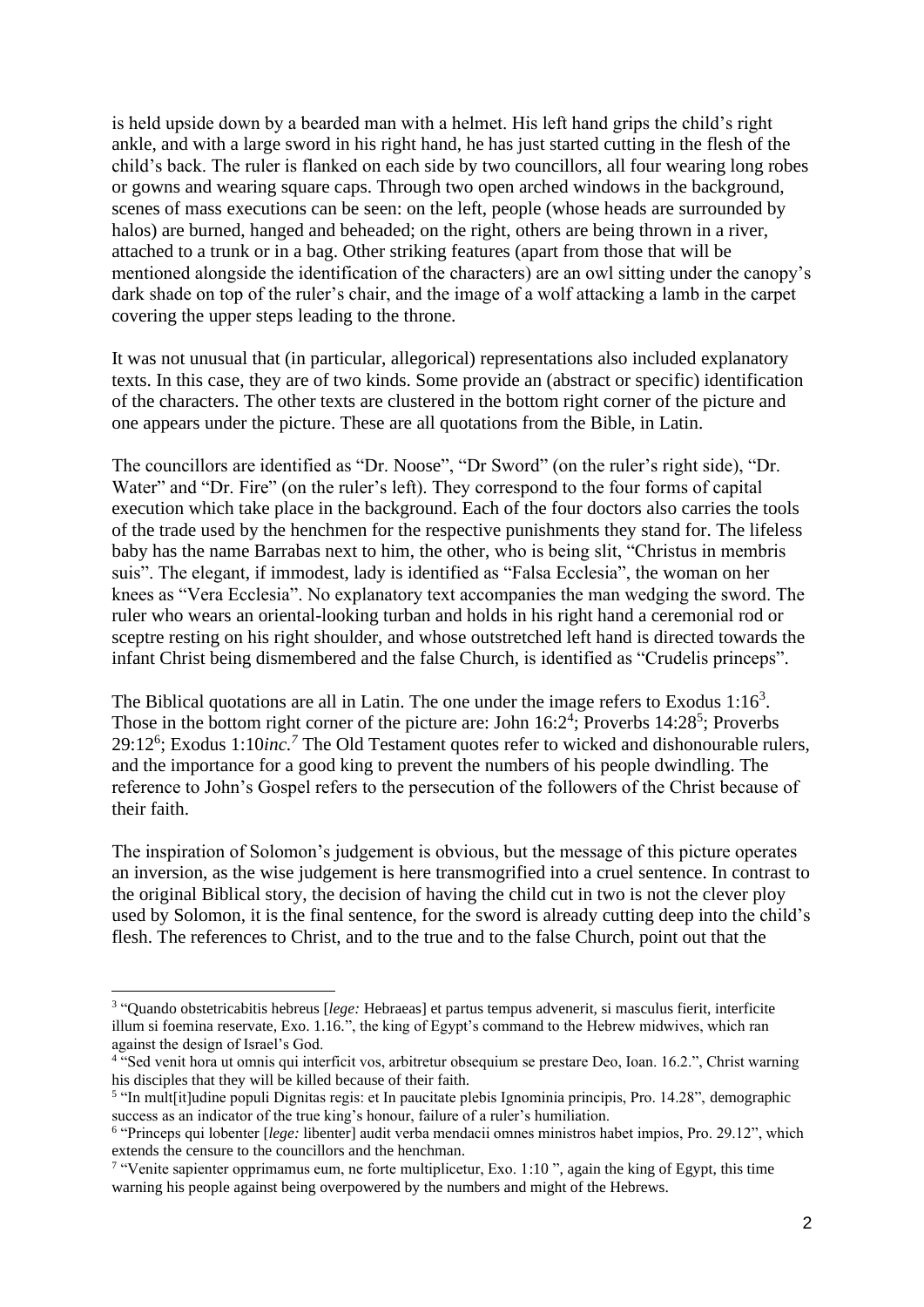ruler's order to cut the Corpus Christi, in keeping with the false Church's demand, is a policy denounced by the author of the image.

The print has been interpreted as an attack on the religious policy of the Spanish monarchy, and of Philip II's policy in particular. As such, it would fit within Protestant propaganda against Spanish rule in the Netherlands. However, the image does not provide any explicit indication linking the picture to the situation in the Low Countries. Moreover, the ruler's beardless lower face, the only part visible, does not bear any resemblance with Philip II. It recalls more the young man ("puer parvulus") Solomon in I Kings 3:7. However, two features at least bring the scene closer to the Spanish Netherlands. First, the unnamed henchman shows a likeness with the duke of Alba in contemporary Dutch prints and caricatures. Secondly, during the first years of Philip's reign, the association for propaganda's sake between Philip and Solomon was a regular theme, both in words and in images<sup>8</sup>. Among the latter, well-known examples are a window of 1557 in the St John the Baptist church in Gouda and a painting of 1559 by Lucas de Heere in Ghent. The window in Gouda shows Philip II looking at the Christ presiding over the Last Supper, in whose halo appear the words "Ecce plus quam Salomon heic" (Matthew 13:42). The Ghent painting (commissioned by Viglius van Aytta) shows king Solomon receiving the queen of Sheba. The features of Solomon are those of Philip II and the frame of the painting bears an inscription referring to Philip as "another Solomon"<sup>9</sup>. For Goltzius' contemporaries in the Netherlands, not least those critical towards Philip's handling of the rebels' cause<sup>10</sup>, the association between the ruling king and the "cruel prince" giving judgement in favour of the False Church would have come readily to mind $11$ .

A straightforward and conventional interpretation of Goltzius' print would therefore conclude that it has the hallmarks of a political caricature<sup>12</sup> directed against Philip II's and the Roman-Catholic Church's religious policy in the Low Countries. One more detail which needs to retain our attention is a blindfold covering the ruler's eyes. The image of Lady Justice being blindfolded, in the Western pictural tradition, has been traced back to the late fifteenth century and had originally a pejorative meaning<sup>13</sup>. Concurrently, there was also an attempt to

<sup>8</sup> Y. Rodriguez Pérez, *Filips II als wijze koning Salomon,* Neerlandia (2017), 23-25; F.E. Beemon, *Images of Philip II in the Dutch Revolt: Solomon, Shepherd or Tyrant, Dutch Crossing, Journal of Low Countries Studies* 23 (1999), 56-79.

<sup>&</sup>lt;sup>9</sup> "Alter item Salomon, pia regum gemma Philippus, ut foris hic sophiae mira theatra dedit".

<sup>10</sup> *The new Hollstein, Hendrick Goltzius* (*supra*, n. 2), Part 1, No. 74, identifies Dirck Volckertsz. Coornhert as the image's *auctor intellectualis* (p. 146).

<sup>11</sup> *Ketters en papen onder Filips II,* s.l. [The Hague] 1986, p. 108-109, no. 34. Beyond the Low Countries, it will be remembered that the figure of Solomon also played a major role in the conception and decoration of the Escorial (Juan Rafael de la Cuadra Blanco, [Arquitectura e historia sagrada. Nuevas Consideraciones sobre la](https://dialnet.unirioja.es/servlet/articulo?codigo=4612892)  [idea de El Escorial y el Templo de Jerusalem,](https://dialnet.unirioja.es/servlet/articulo?codigo=4612892) *[Cuadernos de arte e iconografía](https://dialnet.unirioja.es/servlet/revista?codigo=1985)* [22/43 \(2013\)](https://dialnet.unirioja.es/ejemplar/359341), 11-258).

<sup>12</sup> To some extent, A. Simone's remark about satire (drawing on Bourdieu's *Langage et pouvoir symbolique*) is here applicable: "La satira, infatti, intesa come enunciato performativo eretico, non contribuisce soltanto a rompere l'adesione ad un senso commune omologante, non rompe soltanto con quell' ordine sociale legittimato dal mondo sociale dominante, ma tende a produrre essa stessa un nuovo senso comune auto-legittimandosi attraverso la dimensione pubblica e il bisogno di essere riconosciuta all'interno di un ordine che solo in primo luogo appare come dialettico " (A. Simone, *Rappresentare il diritto e la giustizia nella modernità. Universi simbolici, iconografia, mutamento sociale,* Milano & Udine 2015, p. 85, discussing the image of Justice being blindfolded in Sebastian Brandt's *Nave of Fools*, 1494).

 $13$  If the issue is widened to representations of Justice as blind, veiled, partly blindfolded… the historical view goes back to ancient times. Even in the Western European tradition, the progress of the blind or blindfolfded Lady Justice has been far more complex and controversial: V. Hayaert, The Paradoxes of Lady Justice's Blindfold, in S. Huygebaert *et al., The Art of Law…* (conference proceedings, *supra*, n. 1), 201-222; J. Resnik and D. Curtis, Epistemological doubt and visual puzzles of sight, knowledge and judgment: reflections on clear-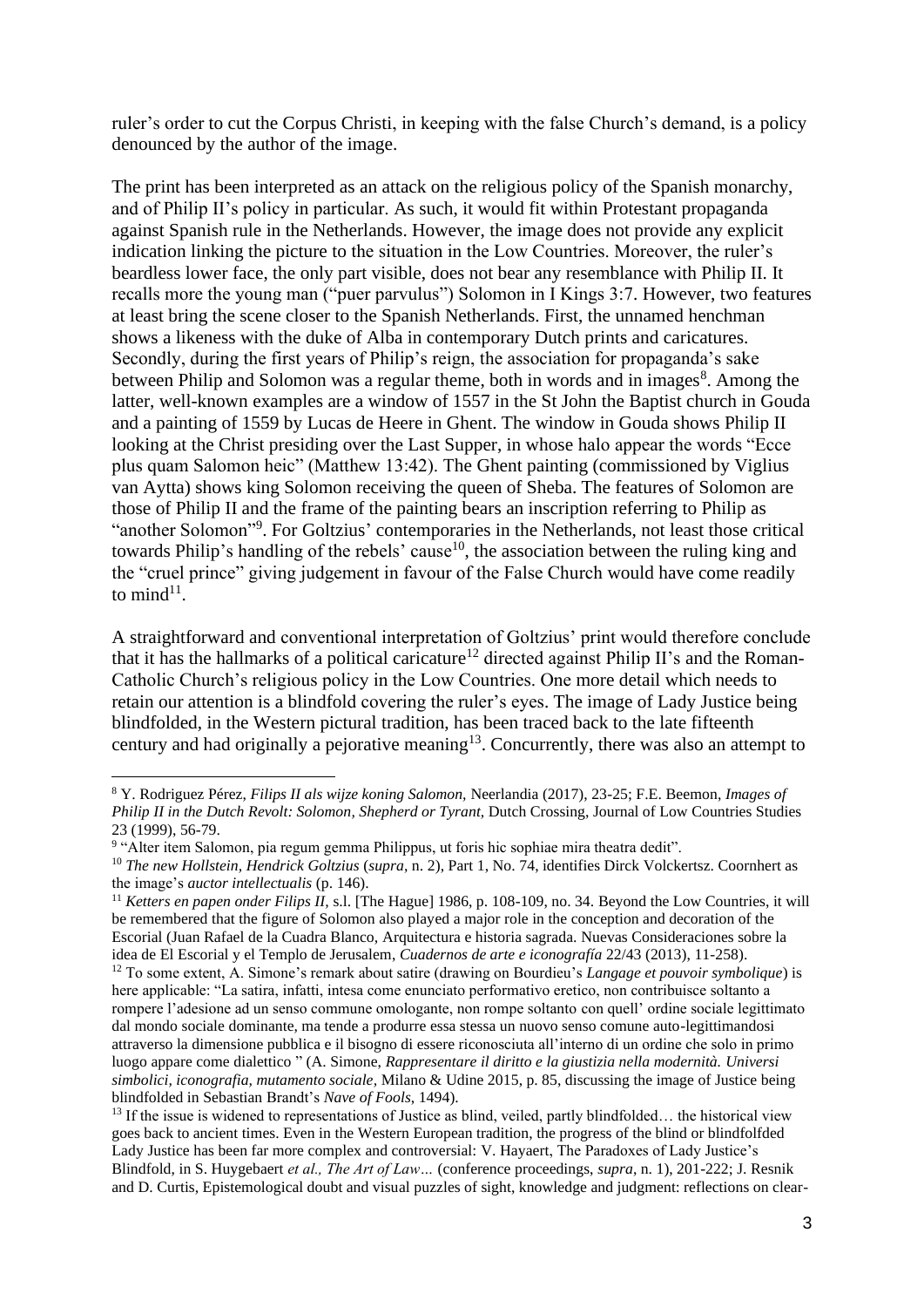represent right justice through piercing, radiant  $eyes<sup>14</sup>$ . Gradually, however, the most common representation became that of a blindfolded or blind Justice, often associated with integrity and impartiality<sup>15</sup>. Conversely, a Lady Justice with too sharp an eyesight would betray corruption<sup>16</sup>. Goltzius, on the contrary, appears to have put the blindfold over the eyes of his pseudo-Solomon in order to emphasise even more the represented ruler's lack of virtues. In Goltzius' other allegorical representations, Lady Justice is always clear-sighted<sup>17</sup>. On the other hand, the artist depicts characters of poor judgement such as Credulity, the "unexperienced notary", and Cupid with blindfolds, occasionally similar to the one of his pseudo-Solomon<sup>18</sup>.

sighted and blindfolded Justices*,* in: P. Goodrich and V. Hayaert (eds.), *Genealogies of Legal Vision*, London and New York 2015, 201-242; S. Huygebaert, Justitia, The Cardinal Virtue that Became a Political Ideal*,* in S. Huygebaert *et al.,* (exhibition catalogue, *supra*, n. 1), 139-153, with a passing reference to the blindfolded Solomon in Goltzius' print, at p. 150. In later centuries, the iconographical canon in the Low Countries (as elsewhere) was not uniformly settled, see the exhibition catalogue.A. Moelands and J.Th. de Smidt (eds.), *Weegschaal en zwaard, De verbeelding van Recht en Gerechtigheid in Nederland*, The Hague 1999; M. Sellink, The Law Aims to Correct those it Punishes, in: S. Mareel (ed.), *Call for Justice. Art and Law in the Low Countries 1450-1650*, [Mechelen 2018], 190-195: see also the difficulty of attributing a negative meaning to Lady Justice's veil in the engraving of Justitia by Philips Galle after a design by Pieter Bruegel the Elder ca. 1559, unless one considers that the environment of the other virtues represented in the other engravings of the series are also intended to imply a social or moral criticism. Note that in that representation of Justice by Breughel, only features of criminal justice are represented.

<sup>14</sup> The most striking example in early-modern art history is probably A. Dürer's *Sun of Justice,* see G. Martyn and S. Huygebaert, Dürer's Impact in the Iconography of Justice, in: S. Huygebaert *et al.*, *The Art of Law* (*supra*, n. 1), p. 179-181, Ill. 102. The image of the piercing, all-seeing eye would later be recuperated on behalf of the legislative Act of the sovereign, M. Stolleis, *Das Auge des Gesetzes, Geschichte einer Metapher*, Munich 2004 (and comp. on the "œil de justice" the present book under review, p. 643).

<sup>&</sup>lt;sup>15</sup> The emphasis on impartiality is probably too reductionist. The issue of Solomon's judgement transcends that of the blindfold, it can be related to the issue of controlling arbitrariness through a degree of rationality: one of the central questions in J.M. González García, *The Eyes of Justice, Blindfolds and Farsightedness, Vision and Blindness in the Aesthetics of the Law*, Frankfurt am Main 2017, who associates the image of Justice with that of Fortune. Particularly relevant in the context of modern legal theory are his references to J. Rawls' concern "with one of the three forms of contingencies in which fortune shows her power and which should be transformed by the action of justice" which calls for a correction of "the 'natural lottery of qualities'" (p. 394); see also González García's discussion of J. Elster's *Solomonic Judgments*, p. 372-381.

<sup>&</sup>lt;sup>16</sup> Perhaps one of the best illustrations towards the end of the sixteenth century is the painting representing human justice in Hans Vredeman de Vries' set of seven paintings for the council room in the town hall of Gdańsk, where on the one side, a fair (criminal) trial takes place under the direction of a blind Lady Justice, and on the opposite side, a corrupted (civil) trial under the supervision of a Lady Justice whose sight in not impaired. However, the story-line of the representation of Justice, not least in connection with the ruler's governance, is far more complex. One of the most difficult conundrums in relation to the blindfold is Peter Vischer Jr.'s 1524 drawing sometimes referred to as *Allegory in honour of Luther*, where it is controversial whether a naked figure of Justice is putting the blindfold on the sitting ruler, or removing it. She seems to be pointing at the same time to the real Christ in the middle of the picture, a gesture which normally would only make sense either before blindfolding the ruler, or after having removed the blindfold. The controversy is discussed in J.M. González García, *The Eyes of Justice* (supra, n. 15), p. 127-131. The figure representing (rural) workmen (*plebes*) carrying a flail (at the time when the German peasants' revolt was spreading, but here perhaps as the weapon that brought down the Church associated to imperial power) expresses perhaps a humanist's optimistic view on the benefits of conversion to Lutheranism for an orderly governance.

<sup>17</sup> *The New Hollstein, Hendrick Goltzius* (*supra*, n. 2), Part 1, No. 101 (c. 1578), p. 164 and 167 (with Solomon's judgement in the background), No. 115 (c. 1580-1582), p. 171 and 175; No. 121 (c. 1582), p. 177 and 180 (Justitia's face not visible); Part 3, No. 480 (c. 1587), p. 152 and 154, No. 494 (1593), p. 163-164 and 167, No. 508 (1597), p. 180 and 182; Part 4, No. 645/1, p. 33 and 36.

<sup>18</sup> *The New Hollstein, Hendrick Goltzius* (*supra*, n. 2), Part 1, No. 84 (c. 1574-1575), p. 149 and 157 (Credulity); No. 79 (c. 1574-1575), p. 149 and 154 (Cupid, twice); Part 2, No. 187 (c. 1576), p. 4, 7 and 11 (notary); *ibidem,*  No. 188, p. 4 and 8 (Cupid).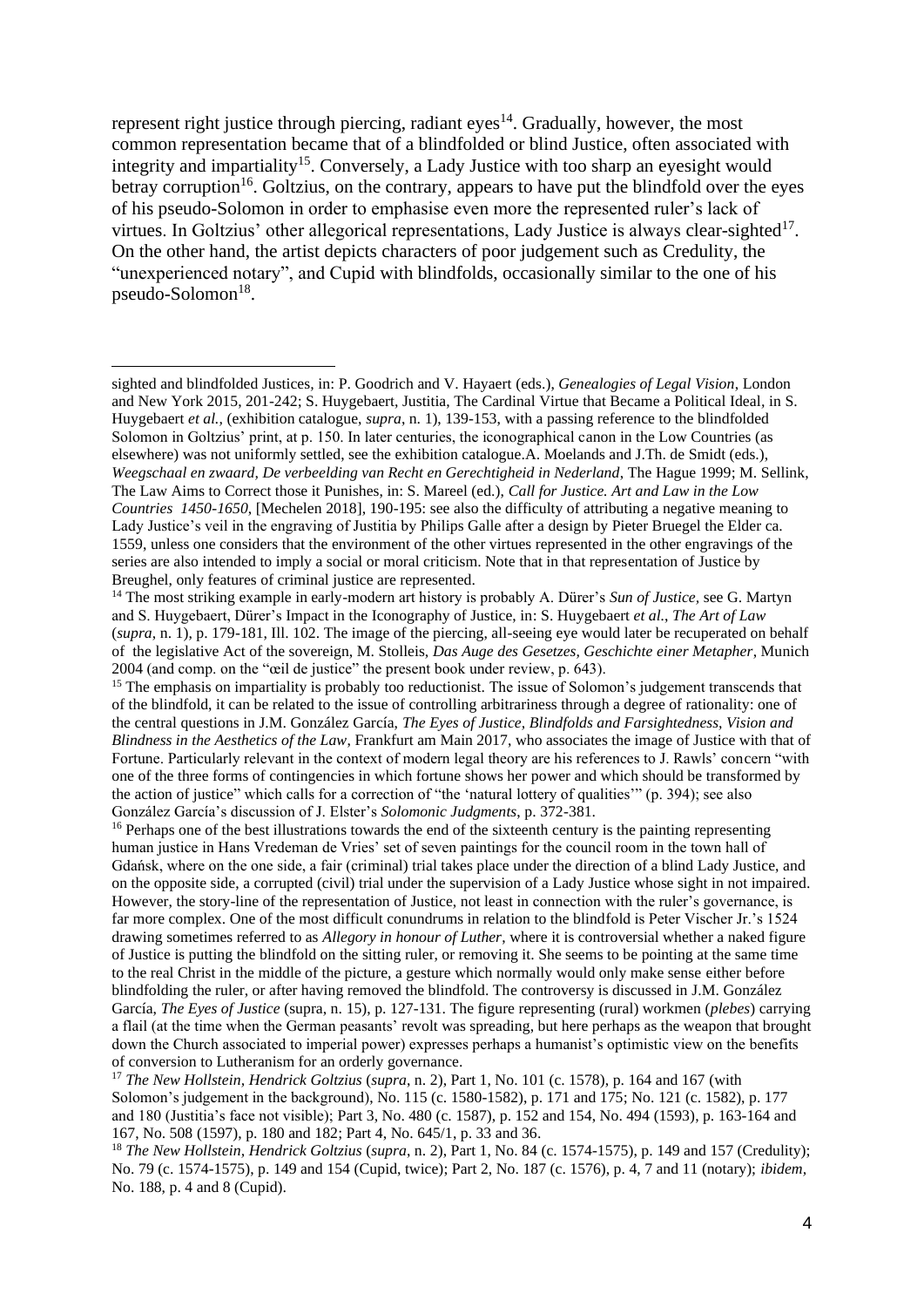#### **A sinuous gateway to French sovereign power: Minos, Solomon, Montaigne, and A. Thibaudet**

In the book under review, Yvon Le Gall mentions Goltzius' satire on Solomon's judgement in passing<sup>19</sup>, but the figure of Solomon looms large at the very outset of this volume. The author refers to the introductory sections of his book as its "Propylaea" to the two main parts of his work<sup>20</sup>. The book is the fruit of a lifelong commitment to legal-historical scholarship, collecting essays published over a quarter of a century<sup>21</sup>. Inevitably, forcing this eclectic collection into the conventional format of a monograph results occasionally in a somewhat unbalanced and artificial sequence. Overall, the volume is nonetheless highly consistent because of the author's focus on a central theme. That central theme is the king's<sup>22</sup> role in the edifice of a legitimate government. It is a well-trodden path, but Le Gall's approach is nevertheless original. Behind the classical façade and lay-out of this volume (the Propylaea lead to a first part on justice, leading on to the second part on the ruler), there is, through the interplay of unusual *rapprochements* and the insistence on the tensions which constantly threaten to tear apart the building, the suggestion that what looks stable and sound from the outside may be no more than a wobbly *trompe-l'œil.* Through his selected vantage-points, borrowed from sources which legal historians often tend to overlook, Le Gall operates as a craftsman whose expertise reveals the cracks in the fabric and in the structure of constitutional constructs and their imagery. The vantage-point always remains resolutely French<sup>23</sup>, but by exposing the tensions in the ideological and institutional constructions of the supreme executive power, from the later Middle Ages until the twentieth century, the author injects a dynamic which is reminiscent of features of the French baroque $^{24}$ . The title given to

<sup>19</sup> Le Gall, *La Discorde*… (*supra, in principio*), p. 52, n. 73.

<sup>&</sup>lt;sup>20</sup> Formally, these "Propylaea" sections have been incorporated in Part I (on Justice), but it is obvious that they introduce to both parts of the book.

<sup>&</sup>lt;sup>21</sup> The volume does not include a separate general survey of the previous publications from which the chapters and sections are (partly updated) new versions. The full reference for each of those publications can be found in the first footnote at the beginning of the relevant chapters, viz. p. 35, n. 4 (2011); p. 86, n. 204 (1999); p. 118, n. 262 (2004); p. 141, n. 325 (2010); p. 162, n. 8 (2006); p. 209, n. 156 (2008); p. 228, n. 2 (2005); p. 269, n. 140 (2013); p. 298, n. 227 (2006); p. 354, n. 2 (2008); p. 430, n. 282 (1999); p. 462, n. 374 (2006): p. 524, n. 8 (2003); p. 575, n. 163 (2007); p. 616, n. 273 (2009); p. 647, n. 2 (2006); p. 677, n. 83 (2000); p. 729, n. 2 (2000); p. 774, n. 148 (2015); p. 801, n. 1 (2004); p. 845, n. 126 (2010); p. 890, n. 293 (2010); p. 920, n. 402 (2011). The dates mentioned are those of the original publication; they are often the written version of a presentation at a conference which predates by several years the date of the publication of the conference's proceedings.

 $22$  The author may take exception to my use of the term 'king': in the more conventional French fashion, he speaks of the *Prince* in the title of the book (which I shall usually express as "ruler" in this review), and as he points out in his conclusion, "the king is only one of the ruler's facets" (p. 949). That may well be true in general political theory. There is little doubt, however, that the *Ancien Régime*'s monarchy remains throughout the historical narratives the unavoidable point of reference, even after its fall: either to act as a foil in presenting the virtues of the new regime (as in the revolutionary and anti-monarchist republican discourse), or in the evercontinuing quest (if one looks at the succession of constitutions and political regimes in France since 1791) to "fill the gap" after the disappearance of the legitimate absolutist king (a quest particularly revealing in the last essay of the volume, on Charles Maurras' disingenuous use of Anatole France in characterising the (Third) Republic as "the absence of the king" (p. 920-948, at p. 947).

<sup>&</sup>lt;sup>23</sup> The author cursorily apologises for his "laziness" in restricting his outlooks to the "French horizon" (p. 27), even though, occasionally, non-French sources are drawn into the discussion. Perhaps it was inevitable that the focus on how the French monarchy developed, and was looked back upon since the end of the *Ancien Régime*, would entail, as one progresses in history, an increasingly gallocentric perspective. One would in the end believe that the French intellectual tradition, even, as in this volume, at its at times most polemical stages, has been by and large a self-sufficient pool for its own history of ideas.

<sup>&</sup>lt;sup>24</sup> Baroque and classicism sit awkwardly in each other's proximity in the conventional typology of French art history. The label here should not be taken too seriously, but it tries to convey the perception that the classical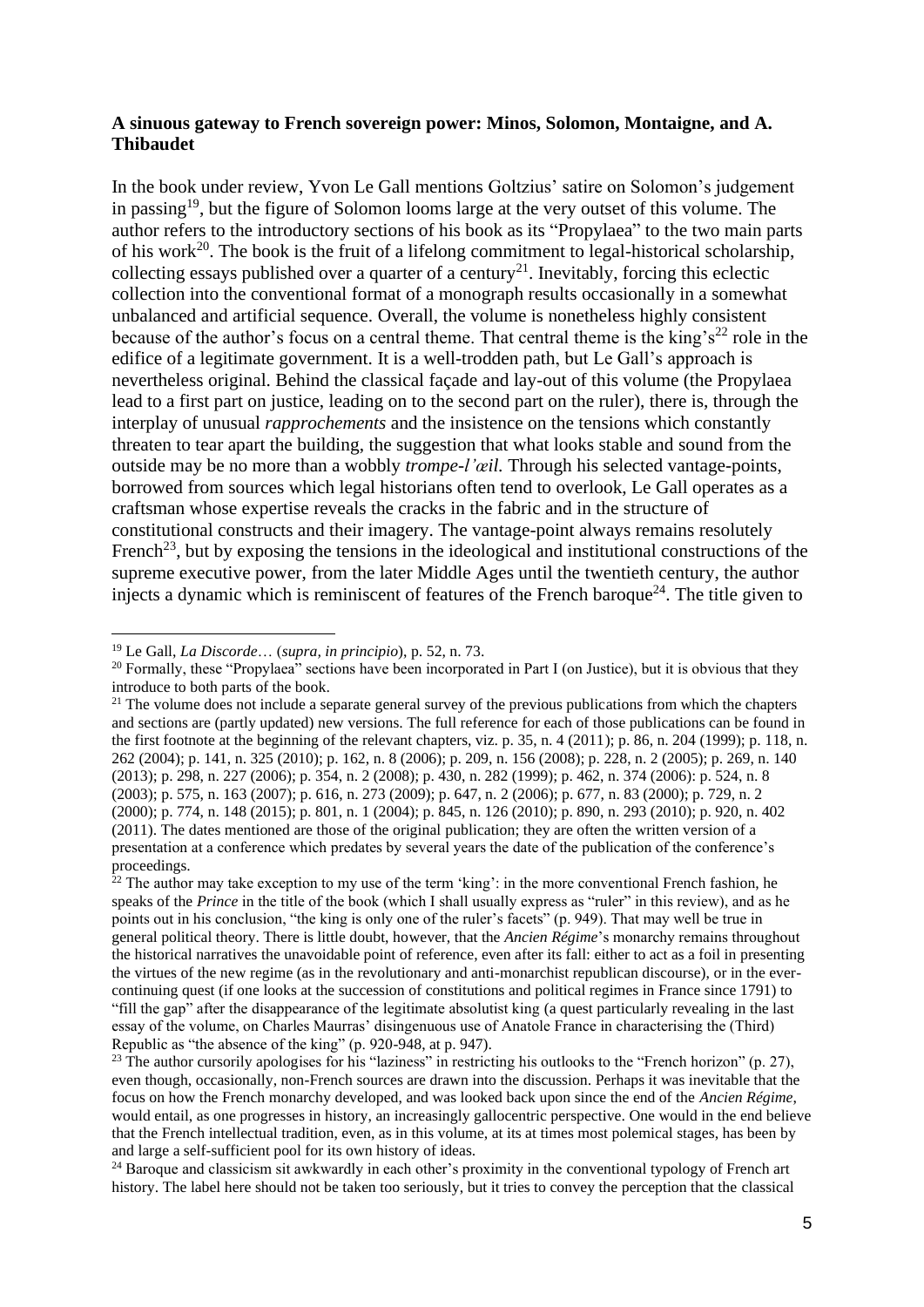the book is in that respect a giveaway. The dichotomy between Discord and Harmony is a common topic in political literature and art, but the second pair of the title, Justice and the Ruler, are concepts which, in the Western tradition of good government, are indispensable to each other. Justice cannot effectively be achieved without the good government of a ruler, whose legitimacy depends on his commitment to justice. Le Gall did consider including at the outset of this volume an essay on the frescos by Lorenzetti – perhaps, in artistic terms, the compulsory platform from where to start investigating representations of good government in the Western tradition –, but he may have been dissuaded by that painting's constant reinvention in political theory and art history<sup>25</sup>. One suspects that Lorenzetti's stark opposition in representing good and bad government fits less in Le Gall's predilection for bringing to light the more hidden strains lurking behind apparently solid positions.

The "gateway" leading to the first part, on justice, is represented through four figures: Solomon, Montaigne, Minos and Albert Thibaudet. The eclecticism is highlighted not only by the very different status and role of those figures in the tradition of political theories, but also by the author's approach to each of these figures. In the case of Solomon and Minos, the emphasis is on their reception from the Middle Ages until modern times, whereas Montaigne and Thibaudet are invited for their own contributions to the discussion of the learned classes' part in public governance.

The first station, Solomon, offers the author the opportunity of drawing a broad panorama of the Biblical king's long-term exploitation in political literature. While Solomon's recurrent representation, one suspects mostly favourable, in visual arts here appears very marginally, Le Gall has also looked at critical voices, tracing a motley succession of authors, from Bossuet ("on the brink of criticism"<sup>26</sup>) to Voltaire, both preceded by the *Vindiciae contra tyrannos* and Algernon Sidney. This counter-current opens a chasm in the Solomonic tradition, which may well run back to Biblical times. Even the wise king's supporters had to deplore the old man's excessive taste for riches, horses, women and idolatry – though one always wonders to what extent the latter accusation, bolstered by its misogynistic association with the king's concubines, may not have been, in the mind of the writers who held the pen of those sacred texts, a strategy for discrediting a political cosmopolitanism which did not fit easily in the divine nationalist agenda which runs through much of the Old Testament's books<sup>27</sup>. In any event, Solomon's alleged lapses towards the end of his reign could easily be

e*sprit de géométrie* is ruffled by a degree of purposeful agitation characteristic of the baroque art. The author's propension for polyptychs, sometimes producing a triptych within a triptych (comp. his remark on Montaigne p. 229, n. 4; and Aubery's *Justes Prétentions,* p. 654, n. 23), is neither late-Medieval nor purely classical. However brilliant his analysis of Jean Fouquet's coronation miniatures (fifteenth century) or Bertaud's *La Madeleine chez les Pharisiens* (1891), his essays on the so-called *Âge classique* of the old French Monarchy are (no pun intended) the most resplendent, especially when he brings out the spirit of the age through the smaller or less conventional genres of literature and the arts. In any case, without betraying Le Gall's own view on the characterisation of the style (see p. 469, n. 389; and p. 695), one can already acknowledge features of early baroque during the first half of the seventeenth century, a period rich in literary and artistic production which provide the materials for some of the author's most brilliant analyses.

<sup>&</sup>lt;sup>25</sup> Le Gall, *La Discorde* ..., p. 26 and 33. There is, indeed, a risk of having any interpretation of Lorenzetti's work quickly outflanked by new theories and advancing scholarship. The author refers to P. Boucheron's monograph of 2013, taking 'fear' as the vantage-point for reading the frescos, but since then, R.M Dessì's *Les spectres du bon gouvernement*, Paris 2017, has shown how the Angevin politics in the region during the years preceding the making of the wallpaintings pierce through the allegorical set-up.

<sup>26</sup> Le Gall, *La Discorde…*, p. 56.

<sup>27</sup> Solomon's policy of opening access of the Temple to foreigners (Le Gall, *La Discorde…*, p. 79, n. 183) would already have ruffled the feathers of those who championed more particularistic interests. The issue is not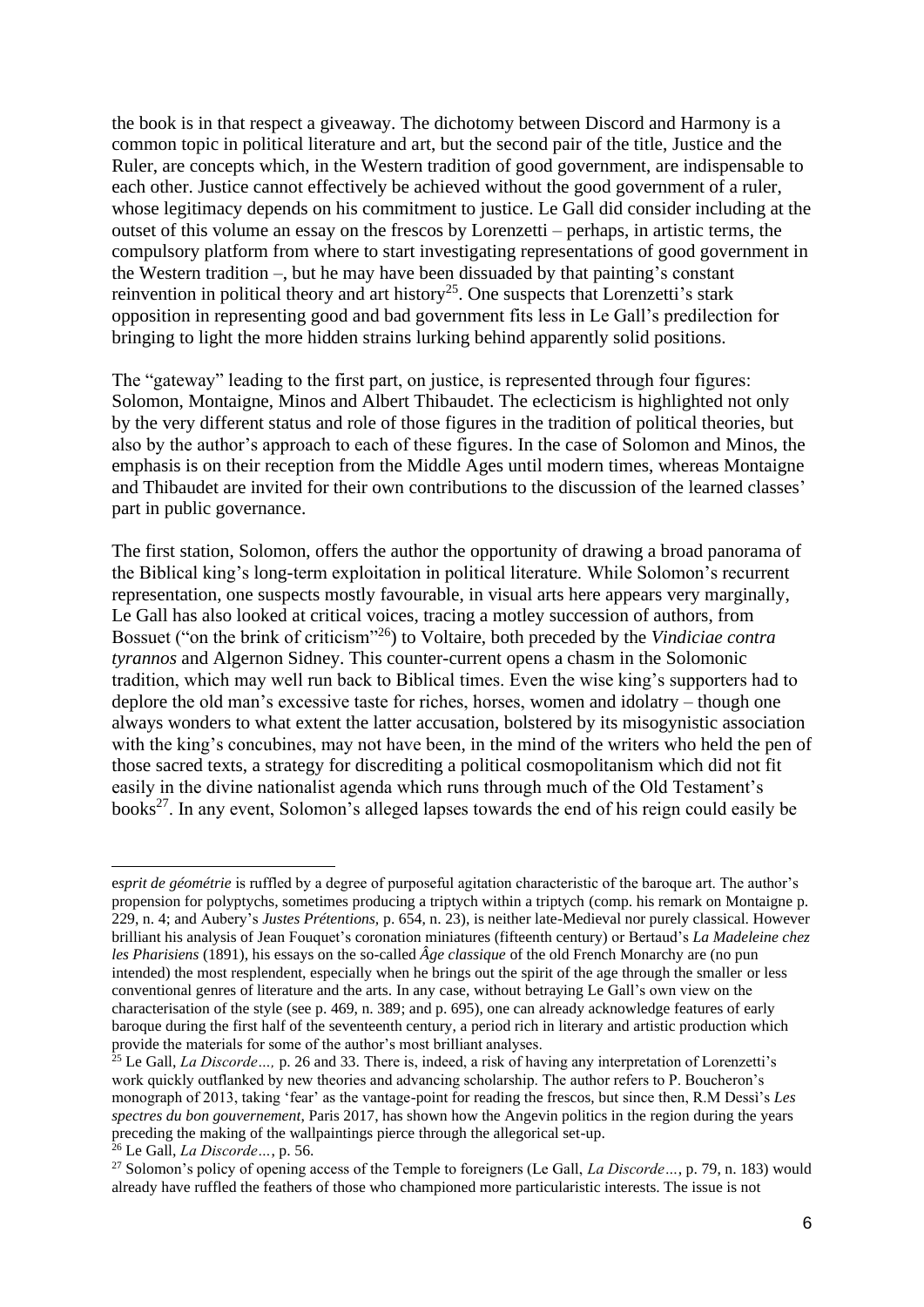used in a moral register for reminding the ruler that even a model king should keep aloof from earthly and heretical temptations. In the eyes of the more radical opponents to monarchical rule, however, the very essence of that rule demonstrated that even Solomon as a king qualified as a tyrant. Beyond that strand of attacks, one also catches a glimpse of the complexities which may hide underneath the seemingly straightforward narrative of Solomon's judgement. The mainstream tradition of Solomon's kingship had inspired Budé, an outstanding representative of early sixteenth-century (legal) humanism, and therefore of a commitment in favour of a better governance, to emphasise the need for a king, whatever his excellency, to be surrounded by wise councillors. Not by accident was he the moving force behind the creation of the Royal College.

Le Gall's highlights of the reception of King Minos's figure in French political literature focus on a handful of minor publications: pamphlets published in 1620 and in 1652, on both occasions while a king was still under age, and on both occasions directed against the usurpers who attempted to fill the gap in their own interest; two pamphlets from the revolutionary period (the first, in 1791, staging a – dead – Mirabeau boasting like a modern Carneades that he could plead convincingly both his vices and virtues; the second, in 1799, targeting the political class of the *fin-de-siècle* Directoire); and, briefly, a play from 1849 disparaging the 1848 Revolution, followed by a quote from Montherlant's *Song of Minos* (1934), a king's disenchanted lament about his people. What these Minoan invocations all seem to have in common, is their disaffection with the political staff supposed to advise, or deputise for, the ruler. They often appear no better than our *quatuor doctores* in Goltzius' caricature of Solomon's judgement.

With Montaigne, himself a jurist who turned his back on a magistrate's career, the criticism of public governance leads to a reflection on a pre-legal normative world, where normativity has been internalised and therefore requires neither positive law, nor a judicial system. Justice is an inherent quality of that society, whose members are trained to be just. These thoughts are reminiscent of a quasi-Confucian approach (through a Western lens, at least) of social normativity. It leaves the question open, what role there is for Western mandarins.

Le Gall's choice for Thibaudet on the last stage of his gateway<sup>28</sup> was triggered by his writings in reaction to J. Benda's *Trahison des clercs* (1927). That title became a set phrase in twentieth-century French discourse, in contrast to the notion (or image?) of the *intellectuel engagé*. In the polarised climate of the interbellum, Thibaudet promoted the "demobilization" of the intellectuals, lest they lost their true calling as intellectuals. Le Gall remarks on Montaigne's and Thibaudet's disinclination for commitment, but leaves open its significance for carrying out the tasks of government.

#### **Supreme governance and criminal justice**

The readers then enter the first hall of the volume, a cluster around themes of justice. They will be only half-surprised that it is entirely dedicated to criminal justice – quite in contrast to a visit to judicial archives, where the rolls and records have overwhelmingly been produced

pursued in this volume, but, to be fair to the author, considering a complex polity consisting of a plurality of peoples has traditionally not be a central theme in French political thought.

 $28$  The author candidly informs the reader that other candidates he considered before stelling on Thibaudet were R. Aron, E. Mounier and J. Maritain (p. 143).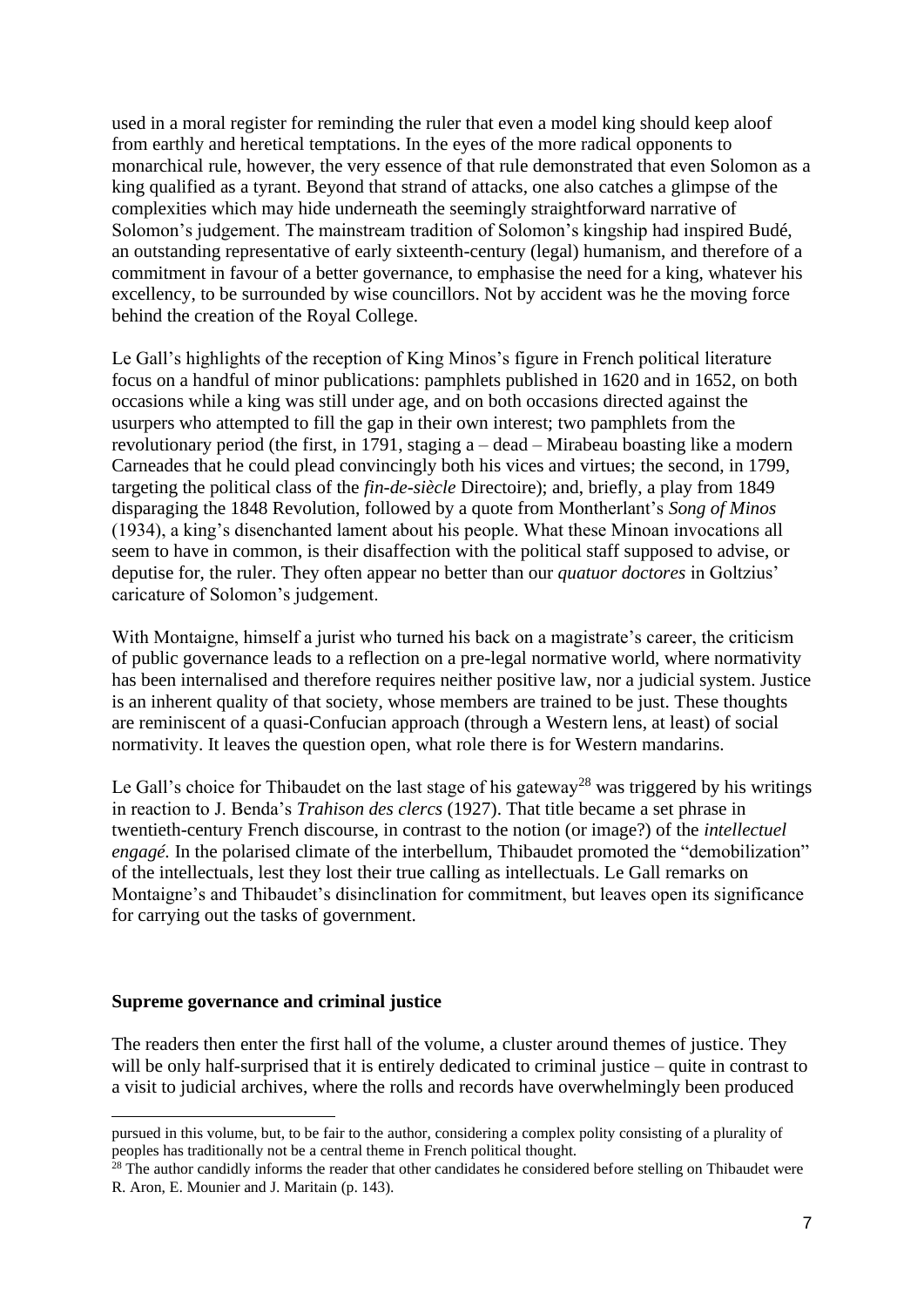over the centuries by civil litigation. The author's focus on criminal justice is understandable. There is little doubt that when it comes to the image of justice, that image has been – and still is – strongly determined by criminal proceedings. Another justification may be sought in a very traditional approach to good government, where 'law and order' is more often than not understood primarily in terms of criminal justice. In his ordinances on criminal of justice for the Netherlands (in 1570), Philip II (or rather, the learned legal councillors who may be suspected to have been in charge of the drafting) stated that in order to restore good government through justice, priority had to be given to criminal justice, a statement echoed in the book under review by no less than Richelieu during the following century<sup>29</sup>. One will recall that the four doctors counselling Goltzius' blindfolded Solomon were all advising on the death penalty, which was not an issue at stake in the pending litigation.

The part on criminal justice follows three stages of its proceedings: the prosecution, the punishment, and oblivion. Under the heading 'prosecution', one chapter discusses liberalminded voices from the post-Napoleonic 'Restoration', both legal scholars and authors of political literature, on the weaknesses and shortcomings of the criminal justice system inherited from the Revolution and the Empire. It is followed by a chapter focusing along a broader time-line on the interaction between the authorities and the public through various devices of 'denunciation'. For the chapter on punishment, Le Gall has used very different sources from different periods. To begin with, on the theme of cruel punishments, the literary works of two 'pre-classical' seventeenth-century authors (Savinien Cyrano de Bergerac and Tristan L'Hermite, i.e. François L'Hermite du Solier) bear witness of the epoch's difficulties in fixing a course between a more humane approach and the demands of the emerging absolutist state. Their explorations of (quasi-)utopian societies give the impression that a better world is not of this world and that human societies cannot avoid the brunt of a criminal system. More pragmatic are the positions of François de La Mothe Le Vayer, whose career brought him closer to the grandees of his time, and who advocated a middle course of moderation and proportionality in meting out punishment. Marivaux's play *L'île des esclaves*  (1725) provides an opportunity to touch upon a very different approach, which Le Gall relates to the canon law tradition<sup>30</sup>. In the line of the tradition of the Church's concern for rehabilitating the individual's prospect to salvation of the soul, the secular transposition in Marivaux's play addresses the remedial function of the sentence, which, unsurprisingly in the intellectual climate of early-eighteenth France, translates as a means for recovering Reason. The idea, as Le Gall will show, would acquire later a new lease of life in, ironically, a more positivistic epoch. The chapter on punishment ends with a detailed survey of penalties in all areas of the law under the Vichy Regime. Although the first impression may be that of an over-saturation of the repressive arsenal, many of the Vichy laws which appear in this overview were technically following a policy which had already been initiated before the war (and, one may add, which would be continued during the post-war period). In spite of the author's arrangement aimed at showing how Vichy's use of criminal penalties fitted in its broader ideological propaganda, the real cruelty of the regime's injustice and use of power – whether through legal means or not – tends therefore to be blurred and buried under the sheer mass of laws enumerated in this chapter.

<sup>29</sup> Quoted from Richelieu's *Political Testament* in Le Gall, *La Discorde…,* p. 227. The precedence is echoed by Jean de Castellan (p. 354), but reversed by François de La Mothe Le Vayer (p. 262) and Le Gall recalls that in the Napoleonic codification works, civil law, both substantive and adjective, preceded in time criminal law (p. 407).

<sup>30</sup> Le Gall's distinctive capacity of making unconventional *rapprochements* in legal-historical tradecraft is illustrated by his remark that one year before Marivaux's play, Mabillon's essay *Réflexions sur les prisons dans les ordres religieux* was published (Le Gall, *La Discorde…*, p. 270).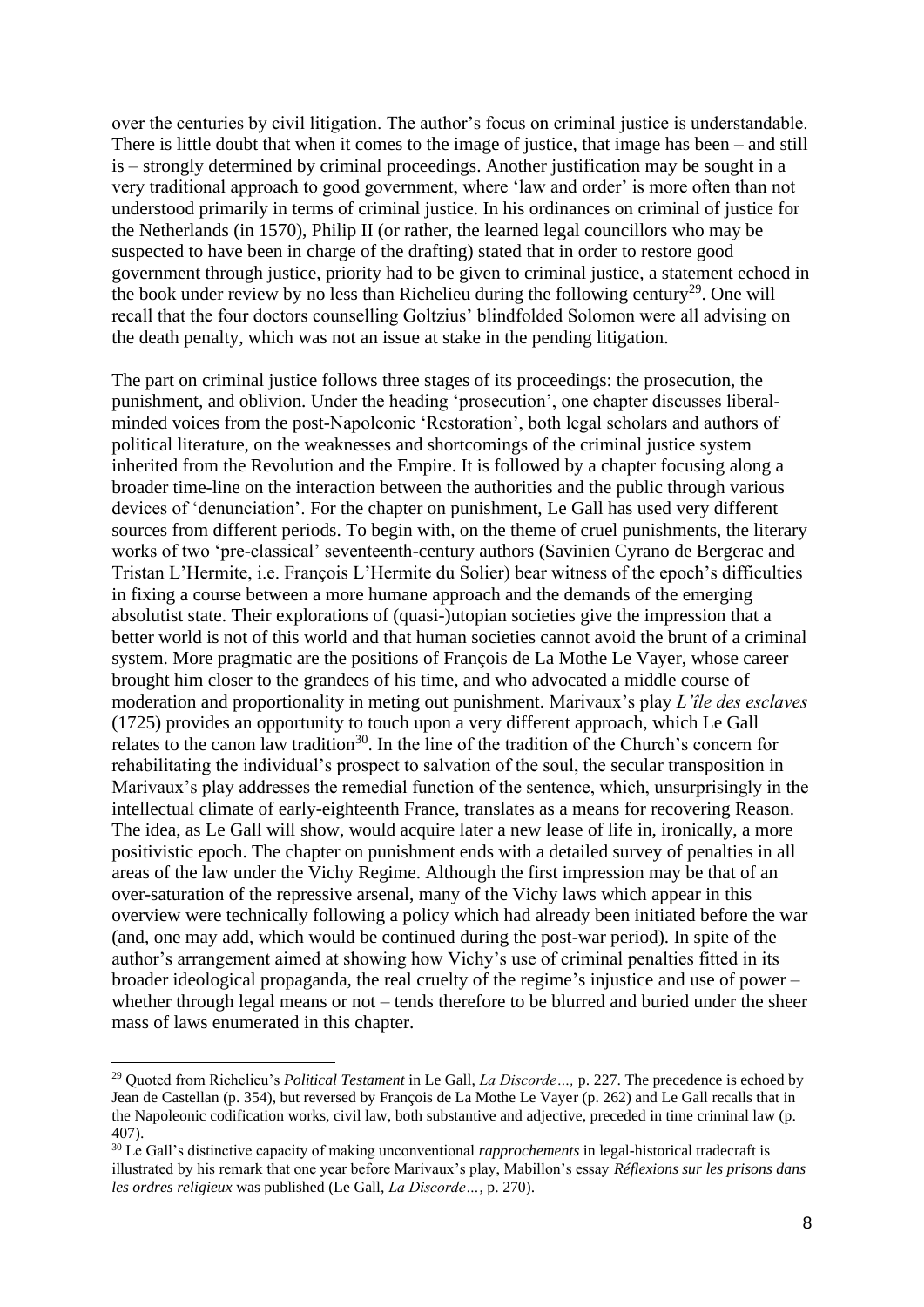Finally, the chapter on 'oblivion' is articulated around three themes, which, significantly, do not translate easily from French into English: *prescription* (in the context of criminal law, for which the phrase "(period of) limitation" will be used, for lack of a better term), *pardon* (which, in this context, may best be translated as forgiveness), and *grâce* (here to be translated as pardon). In his discussion of limitation, Le Gall's long-term overview shows that the issue remains a source of tension in any form of government. The traditional justification in the Western tradition may well have been that limitation ought to be viewed in support of the common good and public interest (a justification which suited better with regard to private interests), but whether or not (some) offences ought to be exempted or not from limitation has been a controversial question. French *Ancien Régime* lawyers were divided, and the diverging opinions were reflected in the literature of reported cases. The selection of sources drawn by Le Gall suggests that the difficulty of admitting limitation may also reflect a shift in the perception of the most emblematic and effective instrument of government. Whereas at first, it was largely seen as a challenge to the ruler's justice, it later became more difficult to reconcile it with the authority attributed to legislation. In recent times, limitation has yet again been challenged, both in private and in criminal law. For his discussion of forgiveness (earlier on briefly touched upon, in the discussion of Marivaux's play, and the importance of contrition in the ecclesiastical tradition), Le Gall has dipped in the rich production of artworks depicting Mary Magdalene. The theme is also relevant for issues of access to justice, and here again, a link with that of Solomon's theme comes to mind. Luke's gospel (7:36-50), insists on Mary Magdalene being a sinner; yet she is seen worth of the Christ's full mercy. Two very different works are discussed more in detail. For the first, Philip de Champaigne's *Meal at Simon's house* (c. 1656), the author analyses the artist's choices in the painting's composition against the backdrop of artistic precedents and contemporary theological discussions. According to his reading, the painter has opted for the penance as the crucial moment of the scene, the remittance of sins resulting foremost from the act of contrition. An entirely different context is immediately apparent in Le Gall's second choice, *The Magdalene at the House of the Pharisees* (1891). Perhaps the painting partly attracted large crowds when it was first exhibited because of its perception as a pictural equivalent of a *roman à clef.* Beyond that anecdotal (yet, relevant) feature of the painting, no doubt the crowd's fascination could equally have been triggered by the social and political undertone of the scene's representation. In any case, the themes of penance and contrition are no longer readily recognisable, as the painter seems to have challenged a different register of social conventions and normativity. Needless to say, the issue of contrition, at least obliquely through the figure of public apology, has not vanished from today's controversies, not least in the context of international governance. Finally, the essay on the polemics around the sovereign's right to pardon in Enlightenment France reflects once again the tensions between that right and the growing ascendancy of the positive, enacted law (*la loi*). Some authors tried to circumvent the exceptions of the new age against pardon by appealing to it as a device for preventing cruelty, but on the whole, a plea for saving the pardon seemed a lost cause. In the spirit of the age, the ideal law was conceived as the 'natural laws' which were being revealed by the newly developed natural sciences. As such, they were supposed to be as universal and inescapable as the laws of physics $31$ . The analogy was easily transposed into the sphere of government. As a "Modern" would put it in a dialogue by Diderot: "Wherever there is the prerogative of the sovereign, there is no longer any law" (law, of course, expressed in the

<sup>31</sup> Le Gall, *La Discorde…*, p. 500-501 (quoting a speech by J.E. de Bernardi in 1780, stating as a distinctive feature of good government: "L'autorité de la Loi doit être universelle, inevitable, immutable. Il doit en être des Loix politiques comme des Lois physiques. Il ne faut en suspendre le cours que pour les prodiges, c'est-à-dire pour des occasions d'éclat & pour un plus grand bien ").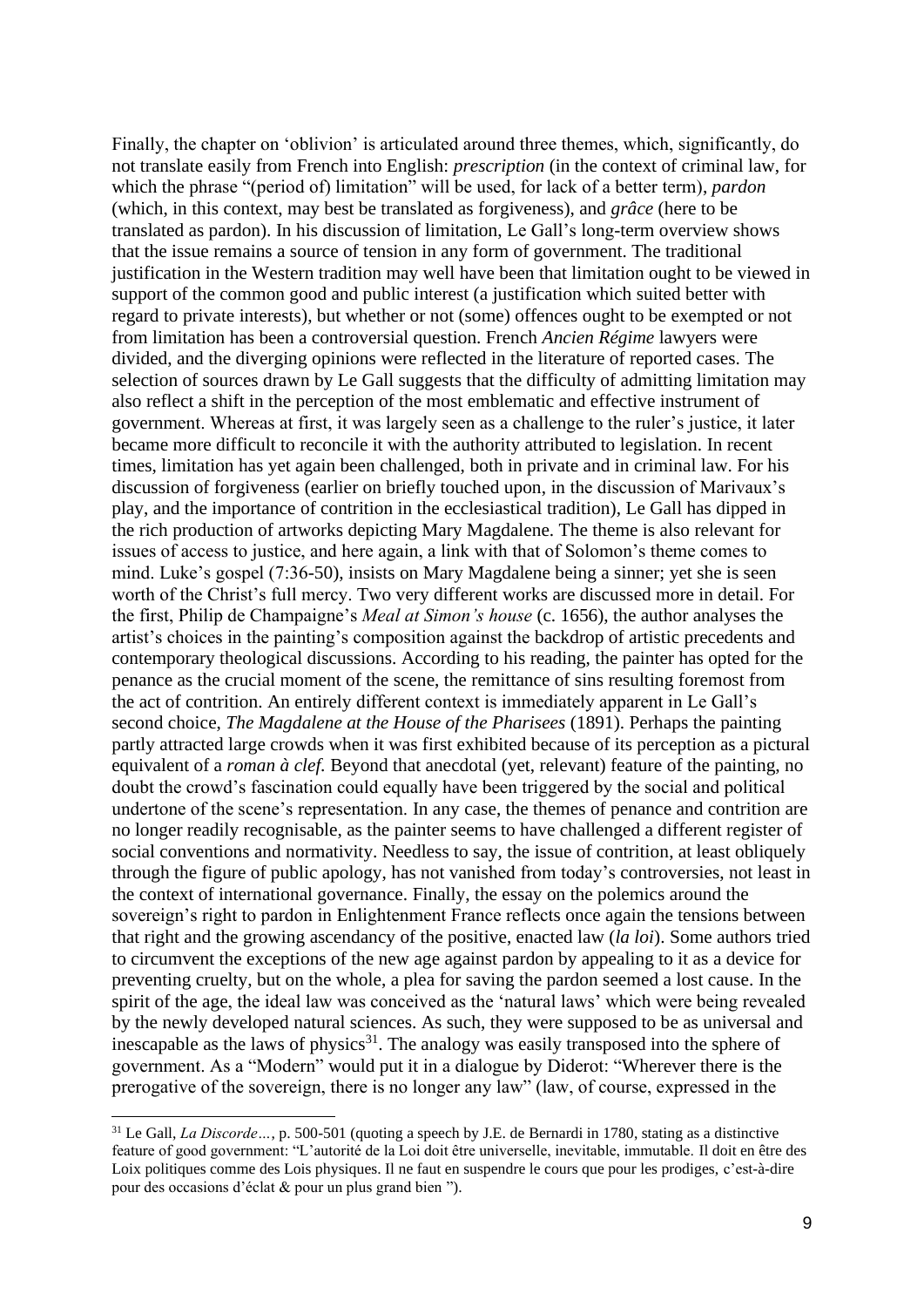French original as *la loi*) 32 . Nevertheless, another character staged by the same Diderot in a different work betrays the hidden tension behind the façade of the unimpeachable statutes, for the character professes his preference for a hidden and secret tolerance within the ambit of the law rather than a public pardon<sup>33</sup>. As ever, Le Gall's eye for the cracks in the system.

#### **Changing images of the king as the supreme ruler**

The second part of the volume has been organised around the figure of the ruler. Its four chapters follow a broad chronological canvas, from the late Middle Ages to Modern Times. Not unconventionally, it regroups various essays first around the ascendancy and the zenith of the monarchy, and reverts to less metaphorical headings for epitomizing the last century of the *Ancien Régime* as a period of challenges, and Modern Times since the Revolution as a period of successive changes<sup>34</sup>. It also shows the difficulty of fitting the emergence of popular sovereignty in a narrative specifically centred around the ruler's figure. Early-modern France shaped its version of a modernised public governance by marginalising the institutional representation of traditional counter-powers, seeking to replace it by a royal state bureaucracy. In the Holy Roman Empire, the development of imperial governance (which included both the emperor and the states of the Empire) was frustrated by the tendency of many territorial rulers to emulate, within their own jurisdiction, the French model of modernisation<sup>35</sup>. Perhaps the significance of early-modern absolutism ought to be defined far more in terms of the degree of marginalisation of ephoric political actors than, as usual in legal historiography, by the ruler's capacity to lay aside the rule of law. Admittedly, however, the decline of the rule of law under regimes veering towards absolutism was symptomatic of a tendency which, in somewhat anachronistic terms, made a political constitution prevail as a matter of principle of good government over the late-Medieval legal constitutions. In that perspective, late seventeenth-century England took a different path towards modernising government by reinforcing political representation, a path most continental European countries tried to adopt from 1814 onwards. There is an argument for dating back the ultimate failure of the French absolutistic model not to the military debacle of the French revolutionary and Napoleonic wars, but to the time of the Spanish War of Succession, when France's capacity to become the hegemonic power in Europe – and Europe's overseas interests – was lastingly curtailed. Among the long-term effects, France's defeated bid for hegemony contributed to perverting the course for a more pluralistic international governance.

Le Gall starts the storyline of the French monarchy's progress through a sample of fifteenthcentury constitutional iconography: Jean Fouquet's miniatures on the French kings' 'consecration' (the *sacre*, of which the anointment and the coronation are key-moments). A close analysis of these illustrations presents the ritual as a device for ensuring that the king should be perceived to have the legitimacy associated with that of an 'emperor';

<sup>32</sup> Le Gall, *La Discorde…*, p. 488.

<sup>33</sup> Le Gall, *La Discorde…*, p. 488-489 (referring to Diderot's *Observations sur le Nakaz* (1774).

<sup>&</sup>lt;sup>34</sup> As always, Le Gall's choice of words is more elegant: whereas the period up to, and including, Louis XIV's reign is phrased, somewhat teleologically, as "La mise sur orbite de l'astre royal" and the "Sun King"'s reign as "Au plus haut de l'éclat", the following periods are presented as "Le temps des interrogations", followed by "Le temps des alternances", probably reflecting rightly the inability in French politics, ever since the Revolution, to steer a clear course in shaping the fundamental features of a form of Government based on popular sovereignty. <sup>35</sup> A tendency powerfully illustrated by the reception of the "French garden" and palace architecture in several German principalities during the last century of the *Ancien Régime*, e.g. Nordkirchen Castle as the "Westphalian Versailles".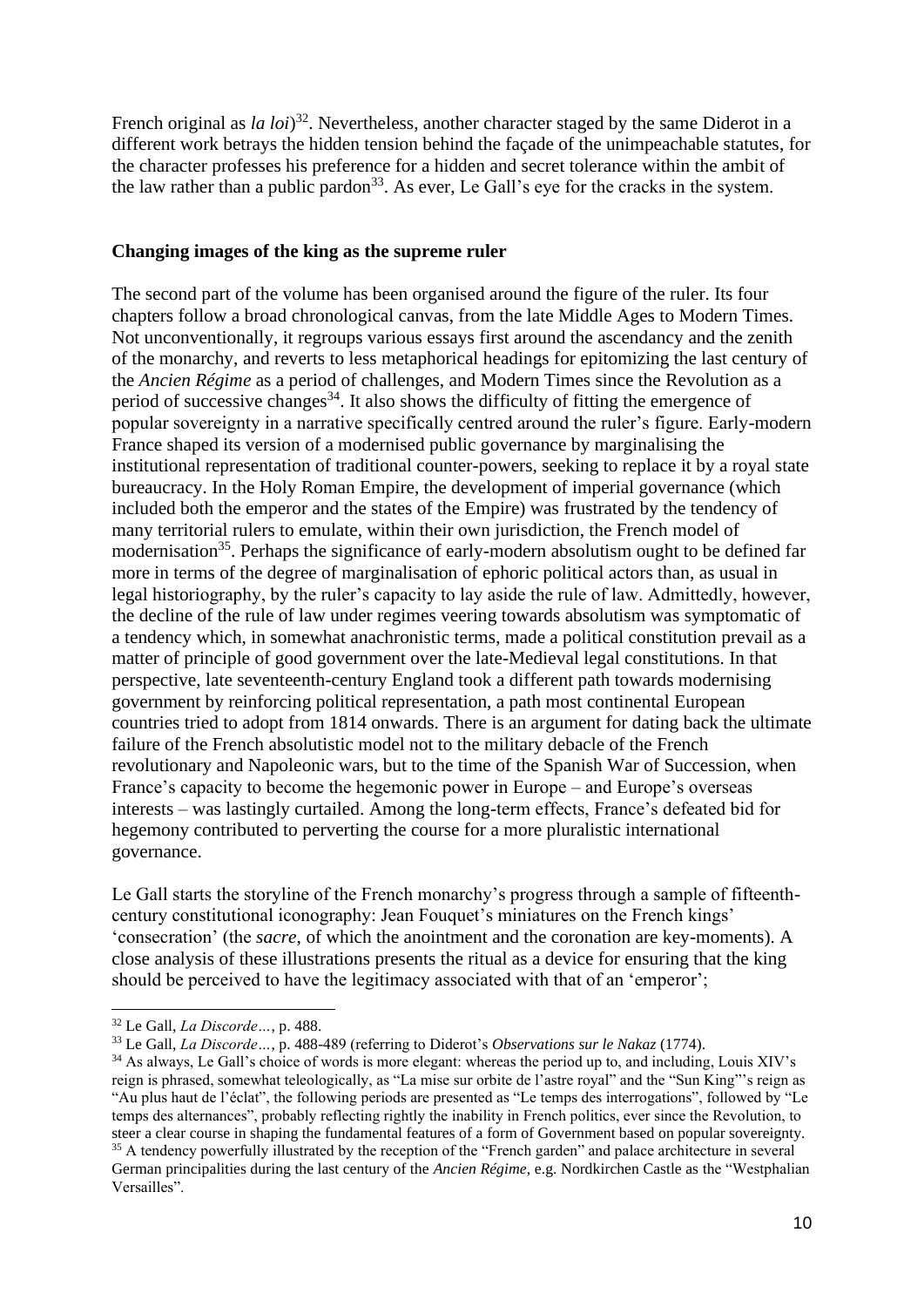concomitantly, they also may hint at the progressive emancipation of the king's authority from other groups traditionally involved in the royal government (bishops and the higher nobility). Inevitably, such developments in the long run also affected the elaboration and the nature of royal legislation. In somewhat simplifying terms (not reflecting adequately the nuanced studies by Le Gall), the late-Medieval royal governance based on the figure of the king as the supreme dispenser of justice was primarily tailored on the particular, while the early-modern figure of the king emphasising his position as supreme legislator tended to be geared to uniformity<sup>36</sup>. The French monarchy would never succeed in bridging that tension because it never jettisoned entirely its Medieval roots. In contrast, the French Revolution was poised to quash the particular and, under the motto of equality, to impose uniformity. In the line of Bodin, which expressed a rearrangement of the hierarchy of legal norms also visible in other countries<sup>37</sup>, the primacy of royal statutes at the expense of customs was given prominence. More practical authors (Le Gall discusses more in detail Le Caron) were often more sympathetic to customary law, though even at that level, the door was left open for a further development of a general customary law of the realm. The movement was facilitated by the programme resulting in writing down and sometimes officially sanctioning customs as a fixed text, though, somewhat subversively, the result also strengthened the survival capacity of customs until the end of the *Ancien Régime* – no longer through the communities it was supposed to represent, but now through the medium of different social actors and interest groups, in particular judges, practitioners and commentators of customary law. Rather than the plurality of legal norms, the diverging interests they stood for in the realm was probably of greater concern to Bodin. He therefore highlighted the importance of the notion of harmony, which he explained through a model borrowed from musical, and therefore also mathematical theory<sup>38</sup>. This (and, additionally, the young Louis XIV's involvement in musical representations) offers Le Gall an opportunity to seek an intermediate source in Marin Mersenne's *Harmonie universelle* (1636), in particular the associations it suggests between musical theory, ethics and politics. Through those associations, one may recognise a prefiguration of rationalist notions not only applied to the human and political body, but also to the international (i.e. European) community. Versailles would then express a political project of harmony not restricted to the entire kingdom – already an ambitious project –, but to Europe under the French aegis. By the time of Louis XIV's reign, the French monarchy's apparent supremacy after the defeat of the *Frondes* was also expressed in terms of a "universal monarchy". Perhaps the concept was intended to outclass the in French eyes discredited phrase of empire, perhaps also as a reinterpretation of the very nature of the ancient Roman empire. France's prominent position entailed not only the claims to a universal, and therefore predominant, monarchy, it also confronted the French king with the call for an elusive *pax gallica.* The parallels between a musical theory of harmony and the advent of the absolute monarchy are followed, perhaps with a zest of irony, with an example of the pamphleteer Antoine Aubéry blowing the trumpet of the triumphant monarchy. Le Gall's appetite finds a more fruitful material in two complex broadsheet illustrations conceived by Le Brun for adorning the philosophy theses defended by two youngsters from

<sup>&</sup>lt;sup>36</sup> The story is of course far more complicated. A still largely unaccounted twist in this development is the French humanists' conversion during the sixteenth century from championing universalism to promoting (customary) particularism (Le Gall, *La Discorde…*, p. 580, n. 176), although that interest was linked to the early emergence of a 'common customary law' in French legal literature.

 $37$  Returning once more to Philip II in the Netherlands, and his criminal ordinances of 1570; the red thread in the policy of those ordinances and its specific provisions is the royal government's insistence on stamping out as much as possible the local (customary) laws and stressing royal legislation as the supreme norm.

<sup>38</sup> Le Gall, *La Discorde…*, p. 618 notes how Bodin associated each type of government with a distinct model corresponding to that government's characterisation of justice: arithmetic for democracy, geometry for aristocracy, harmonics for monarchy.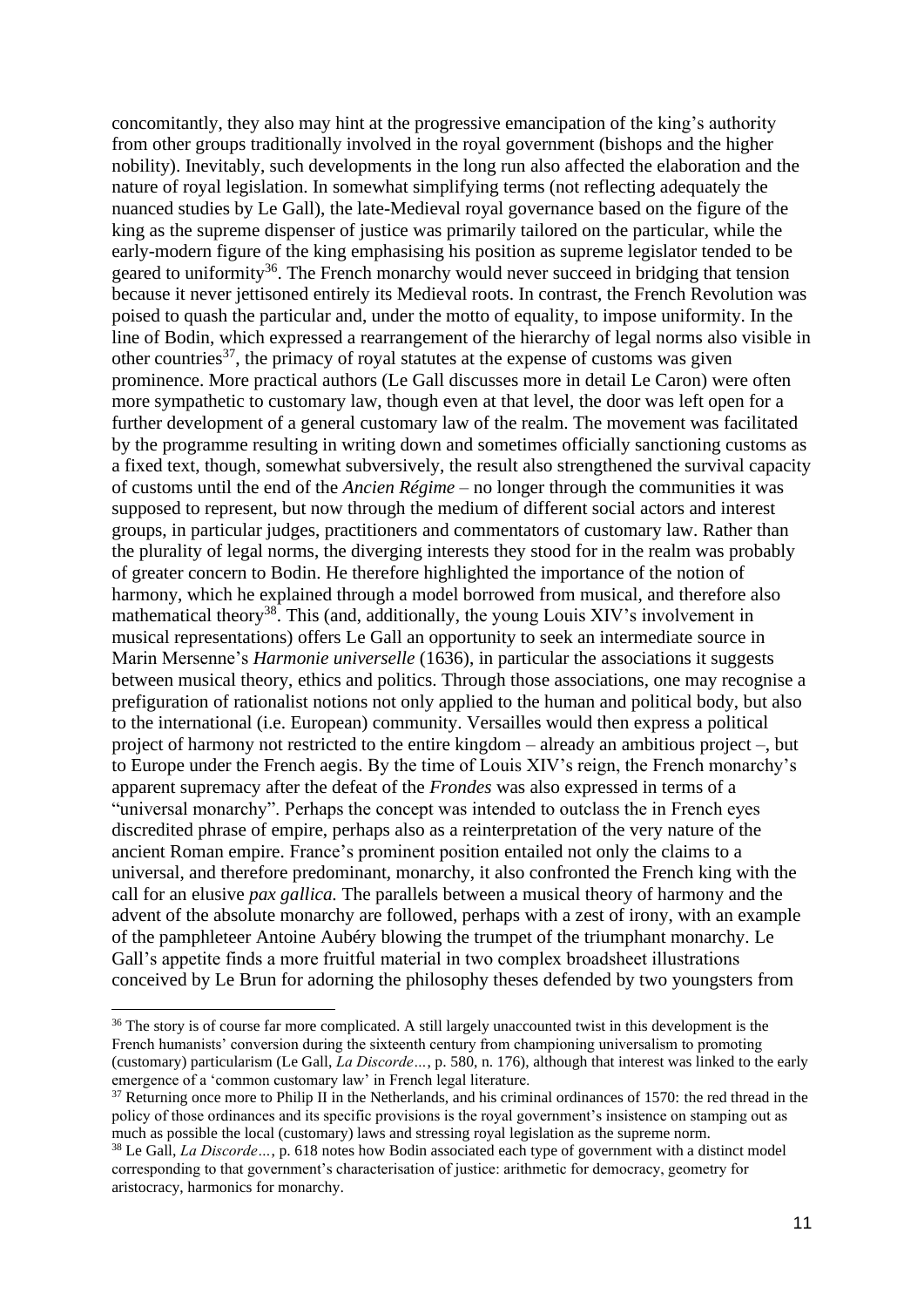the Colbert clan. First, in 1668 for Jean-Baptiste Colbert de Seignelay (son of the famous statesman), showing Louis XIV returning from the (Devolution) war. The second, in 1680, for Jean-Baptiste Colbert de Croissy (nephew of the statesman, and promised to a prominent diplomatic career in the later years of the reign), showing Louis XIV giving peace to Europe. It would do no justice to Le Gall's subtle and detailed interpretation of all the features in both compositions, remarking that while in the 1680 broadsheet, the king still has his feet firmly on the ground, by 1680 he is literally lifted up by his own pre-eminence. With the benefit of hindsight (not a sound instrument in legal iconography, and certainly not a device in the author's toolbox), one may recognise – as with the Versailles project – that the king's policy was overestimating its grip on European affairs. It is nevertheless noteworthy that for all the recurrent wars of conquest, the French royal propaganda continued for several years, for example on Royal Almanacs, to combine the war and peace theme to the greater glory of the king. For the transition to the eighteenth century, Le Gall has opted for the chapter from Bossuet's *Histoire universelle* on Egypt, presented as an "empire of the spirit", perhaps as an encouragement for the absolute monarchy not merely to secure victories on the battlefields, but more fundamentally to consolidate its advantage by entrenching its influence and ascendancy through a secular spiritual leadership<sup>39</sup>. If one substitutes spiritual by cultural, such an ascendancy was arguably achieved during the eighteenth century, and to some extent even until the beginning of the twentieth century, in spite of France's obvious failure to become a hegemonic power. Moreover, since the eighteenth century, that "*empire de l'esprit*" was often masterminded by intellectuals who were critical of the political regime, or, borrowing Le Gall's phrase, who belonged to the "interrogators" of the absolutist monarchy. Even so, not all the forms of "interrogations" were critical or hostile. Le Gall approaches the latter part of Louis XV's reign through the public debate – involving artists, local authorities, philosophers and others – around the initiatives for designing "royal squares" in different cities. Le Gall discusses more in detail the designs and the discussions they triggered in three cities: Paris, Rouen (where the project was eventually abandoned) and Reims. Each of these projects, in Le Gall's assessment, stood for a different position towards the monarchy. The Paris design fitted in the traditional view of the victorious king-warrior, the Rouen project (with the king being elevated on a shield) raised sensitive issues about the role of the aristocracy under the absolute monarchy, while the design in Reims (notwithstanding its unique role as the city of the consecration ritual) may have reflected the more progressive view and emphasised the prosperity generated by a good (and, according to contemporary sources, "sweet") government, perhaps more in tune with the city's merchant interests. In the course of the discussions, the wind of change in the discussions on the latter design illustrated by the elimination of most references to military glory (and, as Voltaire advocated, of the classical topos of enslaved vanquished people)<sup>40</sup>. In political literature of the Enlightenment, "despotism" (along the more traditional "tyranny") became a fashionable shorthand for targeting absolutism. N.A. Boulanger's *Essay sur le despotisme oriental* (1755, published 1761) offers a minor signpost of that literature. Boulanger's narrative on the genesis of despotism does not take as its starting point a hypothetical "state of nature" preceding organised society, but relies on a deluge myth for asserting that the beginnings of the postdiluvian society were not a-political<sup>41</sup>. His view on post-diluvian developments lead via a

<sup>&</sup>lt;sup>39</sup> Bossuet's considerations on Egypt give Le Gall the opportunity for an aside on the Egyptian antecedents of representing a blind Justice, which may have encouraged humanists to propagate that blindness as a virtue (*La Discorde…,* p. 713, n. 198).

<sup>40</sup> Le Gall, *La Discorde…*, p. 764-765 : Voltaire added : " Il vaudrait mieux y représenter des Citoyens libres et heureux ".

<sup>&</sup>lt;sup>41</sup> Le Gall, *La Discorde* ..., p. 783 : the post-diluvian man " is neither a savage, nor a metaphysical being, any more than a perfect creature who has been corrupted in later times".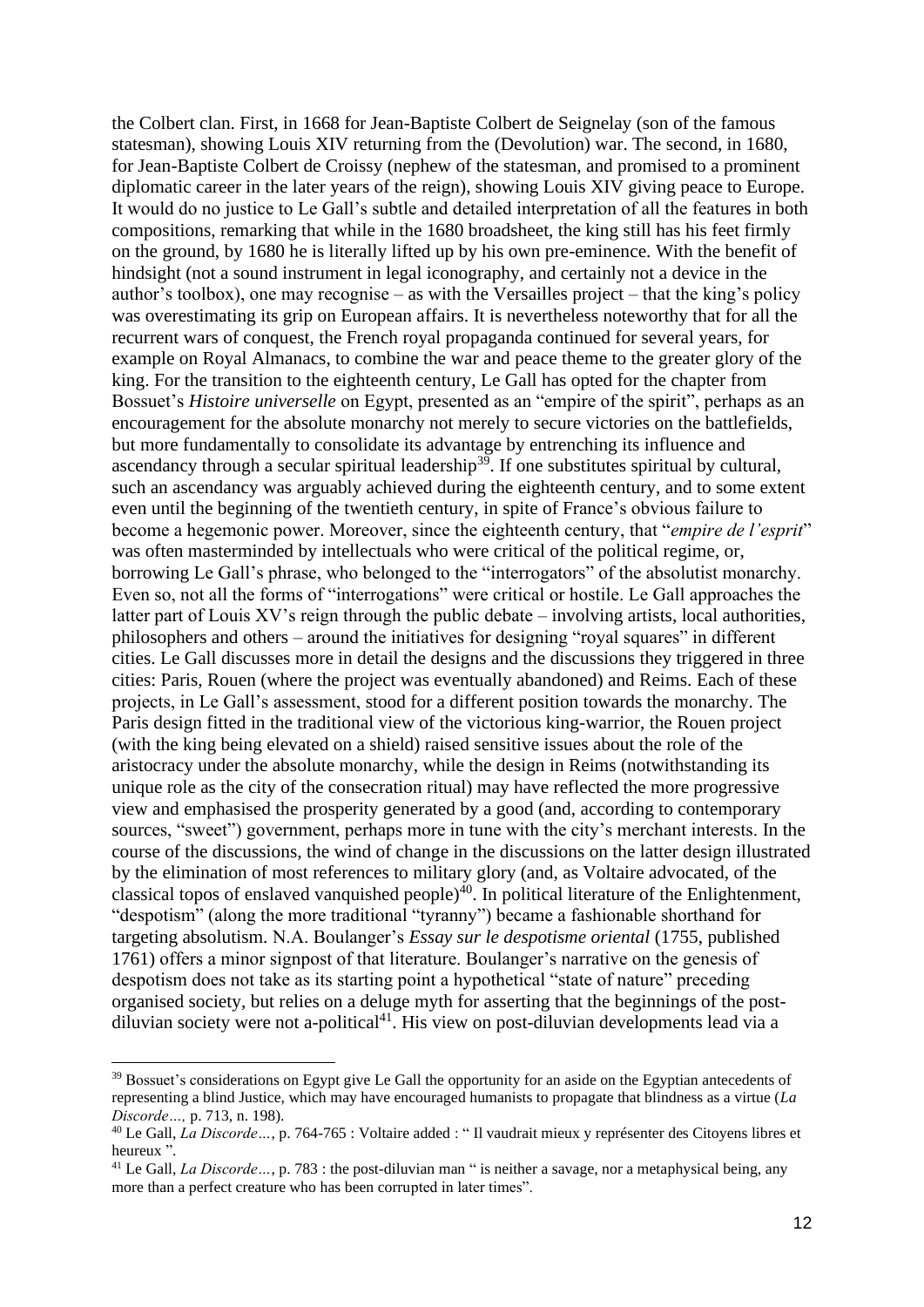theocracy to despotism, at first clerical, then secular. However, the development of the monarchy in Europe gives hope – in true Enlightenment optimistic fashion – for emancipation from despotism. Le Gall's itinerary through the long *Ancien Régime* ends with Louis XVI's address to the States General, on the eve of their implosion, when the king asserted one last time again his unique place as the guardian of the public interest and harmony.

#### **After the party: from the botched Restoration to the land where the king is a child**

The last part of the volume deals mostly, literally or metaphorically, with the shadow of the (absent) king. It fits with the overall approach focused on the ruler, but it also shows how modern debates on the foundations of the political system have often found it difficult to break free from the *Ancien Régime* concept of sovereignty. According to conventional political and constitutional history, the Revolution swiftly transferred the sovereignty from the king to the nation. A more radical current soon shifted towards popular sovereignty. However, the shift occurred without fundamentally adjusting the Bodin-inspired model of sovereignty which had developed under the absolutist monarchy. Effectively, that sovereignty's concept found its institutional expression in the *République une et indivisible* as the sovereign state. During the revolutionary decennium, France had a foretaste of the pendulum movements which have punctuated its modern history. In the most general terms, it has proved impracticable to strike a balance between the Executive and parliamentary representation in order to translate into a stable constitutional system the concept of popular sovereignty, or even the people's will. The theoretical model distilled from the so-called 'Orleanist regime', or the doctrine of a 'rationalised parliamentarism' are examples of this quest for the holy grail, or the golden ratio that might give France a permanent constitution, or which might at least restrain the amplitude of the pendulum's oscillation. The Fifth Republic's constitution, after its 1962 revision, has been an experiment in balancing the respective powers of the Executive and Parliament by investing both the president and the national assembly with full democratic legitimacy, but the recurrent debate on the use of referendums, the conditions of its use and its purposes (witness the changes in the constitutional provision on the "shared initiative" referendums, and more recently calls for referendums at the "citizens' initiative") signal that the point of equilibrium has not been reached yet.

One may marvel why French historiography has retained the propaganda phrase "Restoration" for the attempt of renewing with the Bourbon dynasty in 1814. Far from turning the clock back, the regime of Louis XVIII seemed only too happy to keep the institutional, administrative and legal instruments of governance inherited from the Revolution and Napoleon. One may even wonder whether the new king would not have been relieved (were it not for the revolutionary genie which had now for ever gone out of the bottle) to inherit, after an interregnum of barely a quarter of a century the radically modernised state which their predecessors had failed to introduce against the opposition of vested interests. In any event, the references in early nineteenth-century political debates were no longer those of the Enlightenment. Le Gall's first choice for introducing the new intellectual climate is the figure of Joseph de Maistre. Maistre did not trust that (written) constitutions could provide an adequate protection against despotism<sup>42</sup>. He also fulminated

<sup>&</sup>lt;sup>42</sup> Is, as Le Gall maintains, the "flexible chain" in Maistre's phrase "Nous sommes tous attachés au trône de l'Être Suprême par une chaîne souple, qui nous retient sans nous asservir" an oxymoron (even one of his best ones, according to the author, *La Discorde…*, p. 802-803, n. 8) ? Restraint and the image of a restraining chord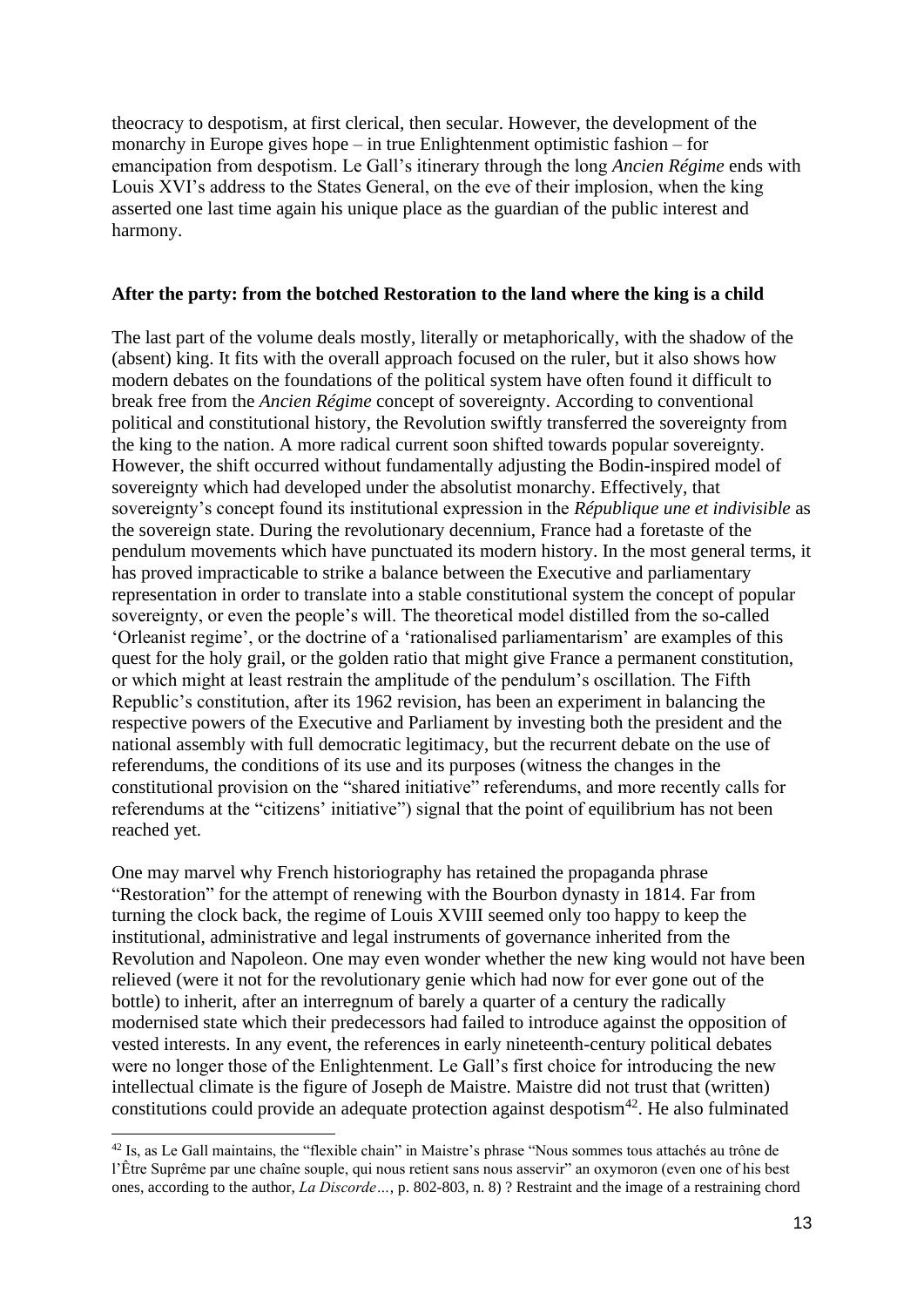against the reception of the English constitution, which he thought was only useful in England<sup>43</sup>. His postrevolutionary view was in favour of a "European", i.e. Christian (and for this Savoyard diplomat, Catholic) monarchy restrained by the reason and temperance of papal authority. This seems a far cry from the monarchist theories which prevailed in *Ancien Régime* France. Maistre's agenda was neither a Restoration, nor a constitutional monarchy or a parliamentary system, nor a *droit public de l'Europe* with its auto-regulating rationality. He may well be labelled in the history of political thought as a "counter-revolutionary", but he shared with Enlightenment philosophers and with progressive liberals of his time a general concern for preventing tyranny. Popular sovereignty did not fit in that agenda.

Benjamin Constant and François-René de Chateaubriand are contrasting figures who both nonetheless illustrate similar concerns for securing liberal ideas during the upheavals of Napoleon's return short-lived return from Elba. The first was involved in the drafting of the 'Additional Articles' to Napoleon's imperial constitution, an ill-fated attempt to turn the regime into some form of more liberal-minded constitutional monarchy. Le Gall makes a valiant effort, running counter to Constant's reputation as a turncoat, to make the case for an opportunistic, but all the same truthful, attempt at converting a "despotic" regime into a constitutional rule. Later, Constant would argue that the political situation during the Hundred Days in 1815 offered a window to a French development not unlike that of the Glorious Revolution in England. The legitimist Chateaubriand sarcastically remarked that the Additional Articles mirrored the Charter on which the Bourbon Restoration rested, but clearly did not believe in Napoleon's capacity to convert tyranny into a liberal rule. The latter's politics were in his view inexorably marked by "a hideous alliance of despotism and demagoguery"<sup>44</sup>. Moreover, Chateaubriand's liberal inclinations were rooted in the belief that liberalism was furthered by the spirit of the age. Le Gall switches from there to another figurehead of early-nineteenth century liberal thinking with Tocqueville at the time of Louis-Napoleon's rise to the presidency and the establishment of a new authoritarian rule under the guise of imperial monarchy. In 1848, Tocqueville may at first not have rejected offhand the bonapartist thrust because his liberal instincts were startled by the presence of "socialism at the gates". As the end of the "prince-president"'s term approached, Tocqueville may even have favoured a re-election, whatever the constitutional hurdles, as the lesser evil against the risk of a shift to a non-republican, despotic regime. In the end, Tocqueville was not too optimistic. He put his hopes for a return to a more liberal regime in the resilience of the parliamentary institutions which had survived. Conveying the liberal message to the uneducated masses, he considered, had become a long-term and uncertain outcome<sup>45</sup>.

Each of these authors, in different political contexts and from different vantage points, addressed the issues whether, and if so, under what conditions, despotic (in the sense of: illiberal) rule could be avoided or turned into a constitutional liberal monarchy. Le Gall adds a case-study based on the prosecution of the prominent newspaper editor Louis-François

is an old theme of good government, witness Lorenzetti. More suggestive are Maistre's insistence on the revolutionary regime's terror and cruelty (p. 824-825, n. 59, and p. 828).

<sup>&</sup>lt;sup>43</sup> Maistre did value the merits of the English constitution, though he believed that it was not old enough yet for a firm assessment – not exactly the line of the Whig argument on the ancient constitution (Le Gall, *La Discorde…*, p. 836-838).

<sup>44</sup> Quoted by Le Gall, *La Discorde…*, p. 858.

<sup>45</sup> Le Gall, *La Discorde…*, p. 886, quoting Tocqueville noted that in his days, the citizens on whose support the government's fate depended no longer read books. "However, as mass movements, even the most coarse ones, always have their beginning in ideas, often highly metaphysical, and sometimes abstract ideas, it is always useful to throw those so that they can circulate and, if they are just, one may hope that they will little by little transform into passions and facts".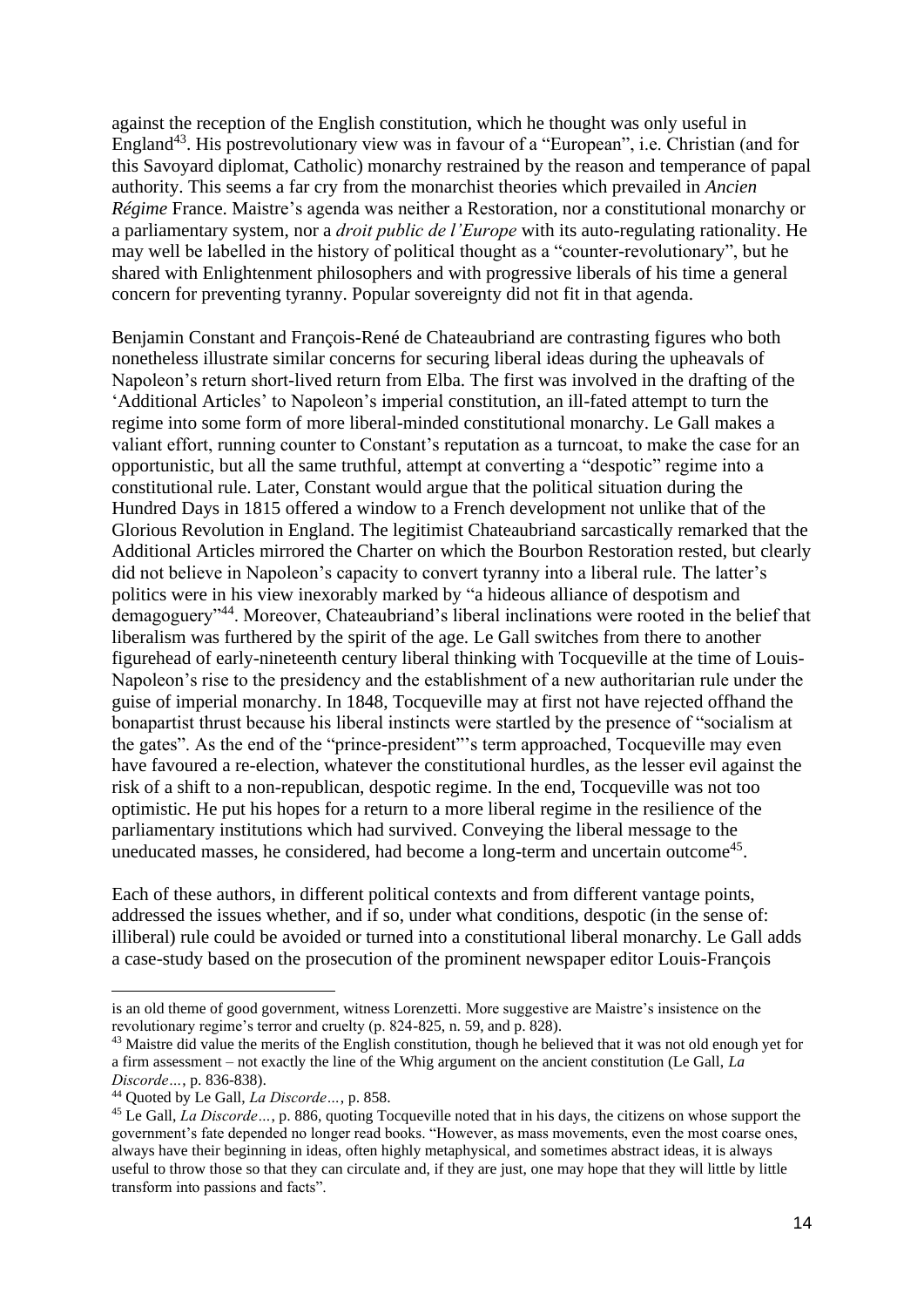Bertin during the last year of Charles X' reign, where the charges were, first, offending the person of the king, and, secondly, attacking the king's dignity and constitutional authority. The freedom of the press was an essential feature of a liberal government for its early supporters. To a modern eye, the incriminated article may look to have been directed more against the newly formed ultra-conservative Polignac government and its policies. However, in the politically sensitive trial<sup>46</sup> that ensued (with a conviction by the criminal court, overturned by the court of appeal), Le Gall points out, different concepts of the monarchy were at stake. At the heart of the case for the prosecution one may recognise the censure of the newspaper challenge of the king's prerogative, what remained of his personal rule<sup>47</sup>. One may also say that different concepts of civic freedom were at stake, and of the place of the press in the political system. Through Bertin's successive editorial columns and his lawyer's defence strategy (the advocate André Dupin, "Dupin l'Aîné"), the role of the press in controlling the liberal state, but also of "advising" and "warning" the king, may confirm that the trial led to a confrontation between the royal prerogative and the freedom of the press.

By the time of the final chapter, the Third Republic had asserted itself as a permanent breakaway regime rejecting both any constitutional monarchy and despotic Bonapartism. Doubts remained, and Le Gall analyses the hesitations in Anatole France's fictional work which Charles Maurras somewhat misappropriated for his formula of a regime where the king was absent – a formula which let the king's shadow hover over the nature of the regime. Maurras somewhat obfuscated the fact that the phrase of the king's absence was borrowed and modified from an argument (expressed as the "lack of a ruler") France put in the mouth of a fictional clergyman in the course of an adversarial discussion about the state of the Republic by the end of the nineteenth century. The clergyman, an anti-republican who, for all his misgivings about a political system which banned God and thus precipitated civic and moral decay, nonetheless accepted his duty to comply with the republican order. His lay counterpart expressed a disenchanted support for the republic, which he saw as a lesser evil. He had come to terms with a country which had given up any ambition of *grandeur* and seemed doomed to suffer further impoverishment. Common ground between the two discussants was their acknowledgement of a system which for "want of a ruler" was bound to remain to some extent powerless. Both characters may have differed on the effects they most deplored in that state of affairs, but both shared cultural pessimism in their national identity<sup>48</sup>. Neither position suited Maurras, whose point was to react against national "defeatism". In the texts selected by Le Gall, Maurras' almost desperate attempts to detect symptoms and opportunities of a weakened France bouncing back seem, with the benefit of hindsight, misguided and quixotic, but are revealing of a state of mind where the absent figure of a king still animated the country as a ghost. The "revanche" theme of the Third Republic's early years was identified by Maurras as such a substitute. He also saw in France's weakness on the international scene a prospect for rallying smaller and middle-sized nations and counterbalancing the weight of the greater powers – but even in such a scheme, Maurras could not resist reverting to a dream of French imperialism<sup>49</sup>. More fundamentally, the

<sup>46</sup> Bertin's reference to his predicament as "walking over hot embers" may even have referred, consciously or not, to the old ordeal by fire (cf. the quotation by Le Gall, *La Discorde…*, p. 894, n. 309).

<sup>&</sup>lt;sup>47</sup> Le Gall notes that the king's attorney, in his speech, sought a rhetorical argument in the words of Agrippina against Nero, in Racine's play *Britannicus*, playing once again on the theme of cruelty ("Aux plus cruel tyrans une cruelle injure"), *La Discorde…*, p. 901, n. 337.

<sup>48</sup> Le Gall, *La Discorde…*, p. 937-938 (with an acknowledgement of France's half-hearted optimism about the Republic's ability of adjusting to a changing society).

<sup>49</sup> Le Gall, *La Discorde…*, p. 945, quoting Maurras: "…. Cette chevalerie nous élèvera à l'empire ", and the disingenuous reference to " la politique éternelle des rois de France, *volonté d'empêcher la Monarchie*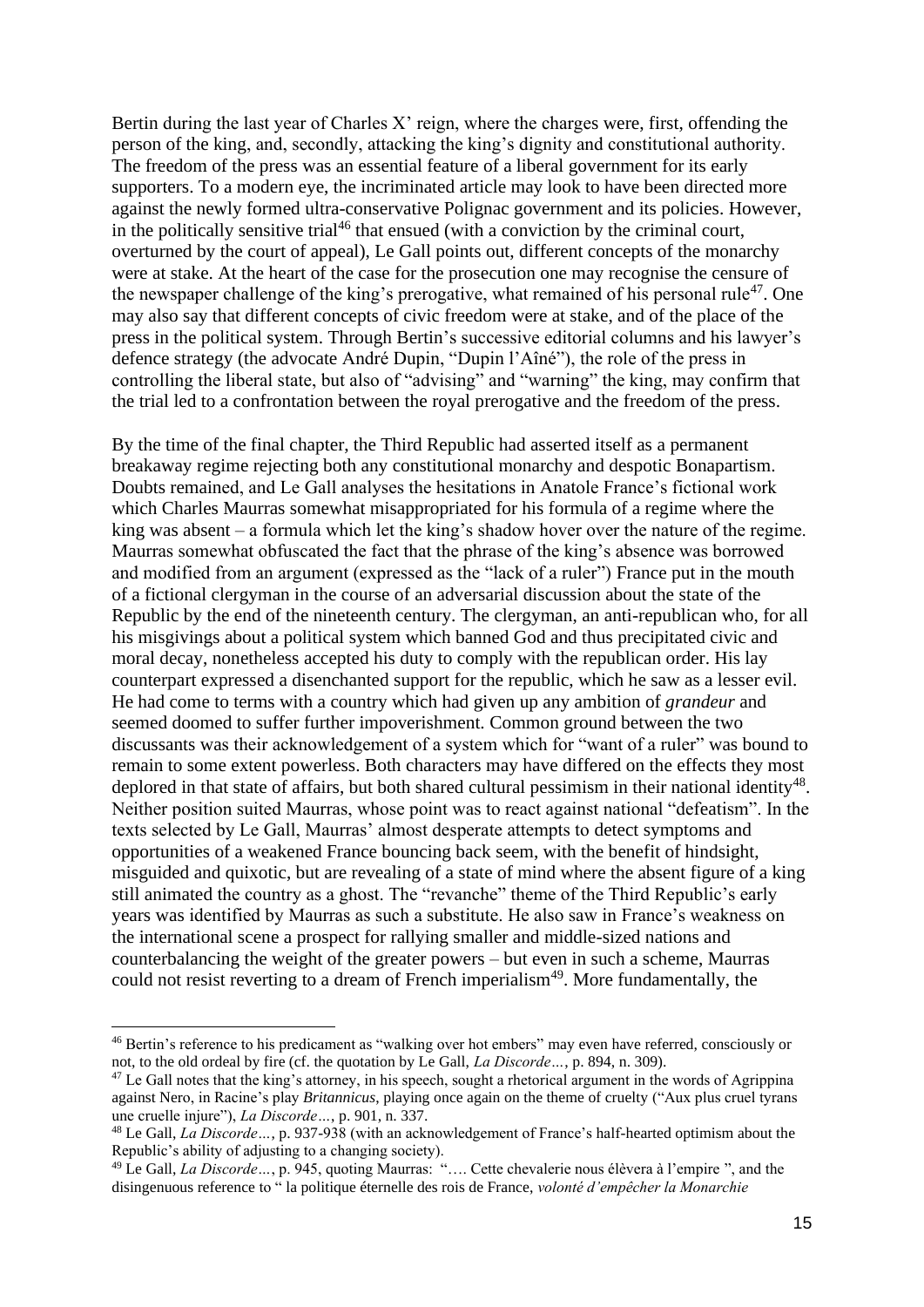Republic, in Maurras' eyes, could not altogether avoid that the republican government occasionally had to walk (or stumble) in the absent king's boots. One is reminded of how even today, French political and journalistic culture affects to refer to some government departments as "regalian" offices. In contrast to Anatole France's resigned novel characters, Maurras appears to have upheld the mirage of a restoration.

Predictably, perhaps, Le Gall reflects on the odd combination confronting hordes of tourists when visiting the Louvre museum: they queue in the Napoleon courtyard towards a pyramid erected by the will of a president, nearby the cast of a transformed and refigured equestrian statue once representing Louis XIV. As Le Gall was putting the finishing touches to this volume, a newly elected president used the site for staging his first address to the nation on the evening of his victory. A performance which could only bring to mind Ecclesiastes 10:16, and which thus summons once again the young Solomon, albeit without the Biblical humility.

#### **The legal historians' blindfold**

Goltzius' blindfold covering a cruel judge's eyes will only seem paradoxical to a modern eye. because it is used to associate the image of a blind or blindfolded Justice with a fair administration of justice. Following that metaphorical trail, one may suggest that the French king's image built over the centuries during the *Ancien Régime* has become a blindfold when it comes to assess the supreme political power's attributes for engaging in 'high politics' in a modern democracy. The absolutist theory of a monarch unfettered by human norms and interest groups failed the political reality test, yet its concept of sovereignty was all too easily assigned without essential adjustments to popular sovereignty. One would have thought that a totalitarian regime and two democratic republics later, the discussion on the absent ruler or king under the Third Republic has by now been overcome. Yet, for all of today's political leaders' attention to "image" and "communication", old clichés of political power continue to be part of day-to-day political life. As in other fields of culture, the classical references (to Antiquity, the Bible) have almost entirely receded from collective memory, but any substitutes have proved too ephemeral for setting new bearings.

Le Gall's volume offers a wide range of approaches which help to bridge the gap between constitutional history and cultural history. Some of these approaches belong to areas of research which have only in recent times been more systematically accommodated in legalhistorical studies – such as Law and Literature, or Legal Iconography. Much of the sourcematerial Le Gall has used belongs either to the field of what in some French quarters is referred to – not always without prejudice – as "*les Littéraires*" (roughly, the humanities excluding social sciences<sup>50</sup>), or to the history of political thought. Le Gall's investigations in a wide range of intellectual and material sources, small and great, beyond the law, and covering all periods from the later Middle Ages up to the twentieth century, should greatly enhance our understanding of what French legal culture stands for. An onerous task awaits

*universelle*… ", only intelligible if referring to the French obsession with the sixteenth-century Habsburg "encirclement".

<sup>50</sup> Although A. Simone's remark about the purpose of her own book (2015) is to some extent also applicable to Le Gall's: "Questo lavoro, invece, vuole dimostrare che la dimensione estetica di un'immagine, ma anche di un romanzo, di un'opera teatrale, architettonica, utilizzata ai fini di una ricerca socio-giuridica, non è altro che une manifestazione della dimensione sociale del diritto e del suo rapporto permanente con la cultura, un 'momento' che attribuisce une 'forma', non una prospettiva disciplinare in sé" (A. Simone, *Rappresentare il diritto e la giustizia nella modernità* [*supra,* n. 12], p. 21).